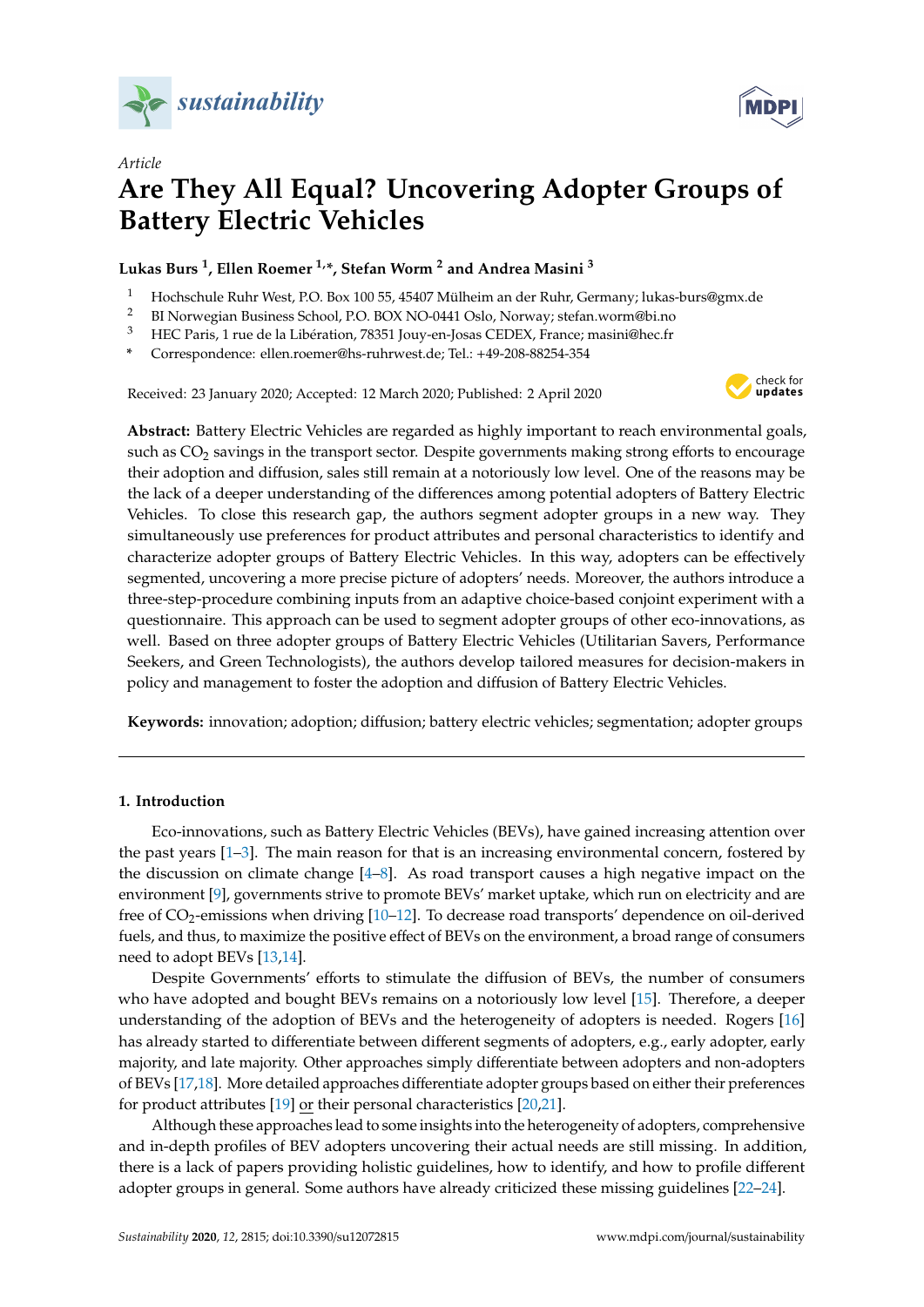- 1. It provides more precise insights into BEV adopters' heterogeneity by segmenting them based on both preferences for product attributes, and on personal characteristics. In this way, a more detailed picture of the adopter groups' actual needs can be uncovered.
- 2. It introduces a three-step-procedure on how to identify and to analyze adopter groups in general. This approach is transferrable to the adoption of other eco-innovations, as well.
- 3. It stimulates the discussion on differences between adopters and develops effective, tailor-made measures for political and managerial decision-makers to foster BEVs' market uptake. More precisely, the presence of different BEV adopter groups with diverging needs requires the development of BEVs that target the specific segments.

The remainder of this article is structured as follows. In Section [2,](#page-1-0) we introduce the theoretical background of our study. We explicate current research on the adoption of BEVs, in particular focusing on approaches identifying and characterizing adopter groups. In Section [3,](#page-4-0) we explain the research method, i.e., measurement, data collection, data cleaning, and data analysis, including our three-step-procedure. Subsequently, we outline the adopter groups based on both preferences for product attributes and personal characteristics (Section [4\)](#page-7-0). In Section [5,](#page-10-0) we discuss the results, derive implications for policy and management, and provide recommendations for future research. The paper finishes with a short conclusion in Section [6.](#page-12-7)

#### <span id="page-1-0"></span>**2. Theoretical Background**

#### <span id="page-1-1"></span>*2.1. Product Attributes of BEVs*

To identify appropriate segmentation criteria for clustering BEV adopter groups, we concentrated on the drivers and barriers of BEV adoption. Among these drivers are product-related attributes that we categorized into 'performance', 'charging', 'prices and costs' and 'additional features'.

Regarding BEV's performance attributes, driving pleasure is one of the major advantages of BEVs [\[25\]](#page-13-11). It includes high acceleration, comfortable driving experience, and speed [\[26–](#page-13-12)[28\]](#page-13-13). However, this positive experience is highly limited by BEVs' range [\[27](#page-13-14)[,29](#page-13-15)[,30\]](#page-13-16). Zhang et al. [\[31\]](#page-13-17) reported the range of 14 BEVs, reaching from a minimum of 113 km to 480 km. Although nearly every trip on normal days can be realized using BEVs, the perceived uncertainty of a limited range is one strong barrier for adopting BEVs [\[32\]](#page-13-18).

Furthermore, the availability of charging infrastructure is a crucial attribute determining the adoption of BEVs [\[27](#page-13-14)[,33](#page-13-19)[,34\]](#page-13-20). In particular, the time for recharging is important. So far, it takes around eight hours to recharge BEVs at normal charging points, which makes traveling over long distances uncomfortable or even impossible. Thus, long-distance trips are only comfortable if fast-chargers are available, reducing the recharging time down to 30 minutes. Nevertheless, only a small number of fast-chargers are available yet [\[35\]](#page-13-21).

Prices and costs are a controversially discussed product attribute of BEVs. On the one hand, BEV prices, which are usually much higher than the prices of conventional vehicles, are a strong barrier towards the adoption of BEVs [\[29](#page-13-15)[,34\]](#page-13-20). On the other hand, lower costs for maintenance, insurance, and tax as well as lower energy costs reduce the operational costs of BEVs. In sum, BEV owners incur similar expenses over the vehicle's lifetime compared to conventional vehicles from a total cost of ownership perspective [\[36\]](#page-14-0).

The environmental impact of BEVs, measured by  $CO<sub>2</sub>$  emission while driving and for energy production, is a relevant product attribute influencing the adoption. Although it is doubtless, that BEVs do not emit  $CO<sub>2</sub>$  when running, the environmental impact can vary. The consumption of energy is mainly determined by the average speed and variance in speed [\[37\]](#page-14-1). Driving with relatively low speed and avoiding fast acceleration will decrease the energy consumption of the BEV. In addition, BEVs are only able to exploit their full potential when charged with renewable energy.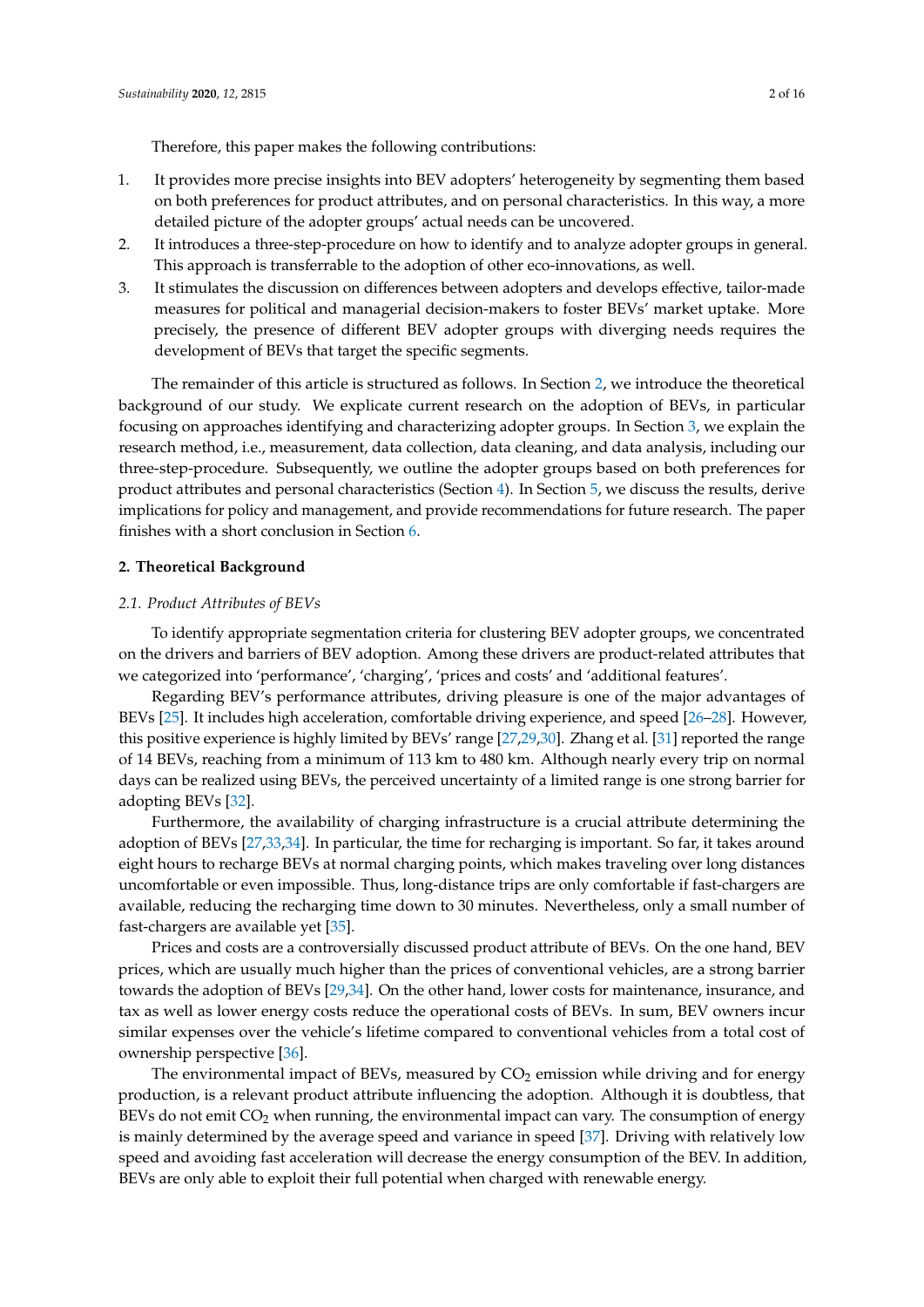The last important product attribute for the adoption of BEVs is the vehicles' brand. As purchasing a car is a highly emotional process, brands play an important role [\[38\]](#page-14-2). Research has shown that the same holds for BEVs, and consumers are more likely to choose a BEV of their favorite brand [\[39\]](#page-14-3).

#### *2.2. Personal Characteristics*

In addition to a preference for product attributes, drivers, and barriers of adoption often relate to personal characteristics. For example, environmental friendliness is a strong driver of the adoption of BEVs. In general, environmental friendliness [\[40\]](#page-14-4) is likely to drive the adoption decision towards BEVs [\[17](#page-13-4)[,39](#page-14-3)[,41\]](#page-14-5). Especially, Early Adopters are highly influenced by environmental concerns [\[42\]](#page-14-6).

Studies dealing with environmental concerns often include the aspect of self-accountability. Self-accountability is important in our context as it determines whether a person thinks that using a BEV adds ethical value by reducing environmental harm [\[40\]](#page-14-4). An additional aspect of environmental concern is conspicuous consumption [\[43\]](#page-14-7), which refers to the degree a person decides to buy eco-friendly products.

A further driver of BEV adoption is personal innovativeness [\[44\]](#page-14-8). Research has shown that consumers, who tend to be the first within their peer group to use new technologies, are more likely to adopt BEVs [\[45,](#page-14-9)[46\]](#page-14-10).

Finally, knowledge of BEVs is a crucial factor influencing the adoption decision [\[47\]](#page-14-11). Consumers who have access to widespread information have better knowledge and are more likely to adopt BEVs. For example, well-informed people judge BEV prices based on the total costs over the whole lifecycle, comparable to the total cost of ownership analysis. As BEVs are cheaper regarding costs of energy, maintenance, and taxes, the costs over their lifetimes are comparable to conventional cars [\[48\]](#page-14-12).

#### *2.3. Adopter Groups*

Based on insights regarding the drivers and barriers of BEV adoption, researchers have correspondingly used either (1) product attributes or (2) personal characteristics to identify groups of adopters of BEVs. The first approach characterizes adopter groups based on their preferences for vehicle attributes [\[49\]](#page-14-13). For example, Offer et al. [\[50\]](#page-14-14) found significant differences between adopters' preferences regarding the purchase price and range of BEVs. Additionally, Zhang, Qian, Sprei and Li [\[31\]](#page-13-17) underline, that time to refuel, environmental impact, fuel economy, the number of seats as well as top speed lead to significantly different adopter groups.

The second approach characterizes BEV adopter groups based on their personal characteristics. In this line of research, studies indicate differences between adopters of BEVs and other alternative-fueled vehicles, such as bio fueled vehicles [\[18\]](#page-13-5). The results show that consumers, who have adopted BEVs are willing to be opinion leaders within their peer group and do not care about non-adopters' influences. At the same time, ecological attitudes support both the adoption of BEVs, as well as the adoption of alternative fueled vehicles. These findings are in line with the general assumptions of the theory of diffusion of innovations [\[51\]](#page-14-15). In this theory, innovators and early adopters are the first to adopt new technology. They possess a high income and a strong interest in new technologies. For BEVs, this assumption holds, as well [\[21\]](#page-13-8). Emerging adopters are the next group to adopt BEVs. They are characterized as relatively young people living in families with middle income. Second, interested retirees, people who are significantly older than other segments, with high income are the next to adopt BEV [\[30\]](#page-13-16).

Although these findings highlight differences between groups, they mainly provide insights into consumers, who have already adopted BEVs. In addition, the findings do not incorporate product attributes of BEVs and thus are only limitedly appropriate to tailor the design of BEVs and political incentives, addressing specific consumer segments. Table [1](#page-3-0) summarizes the two different approaches.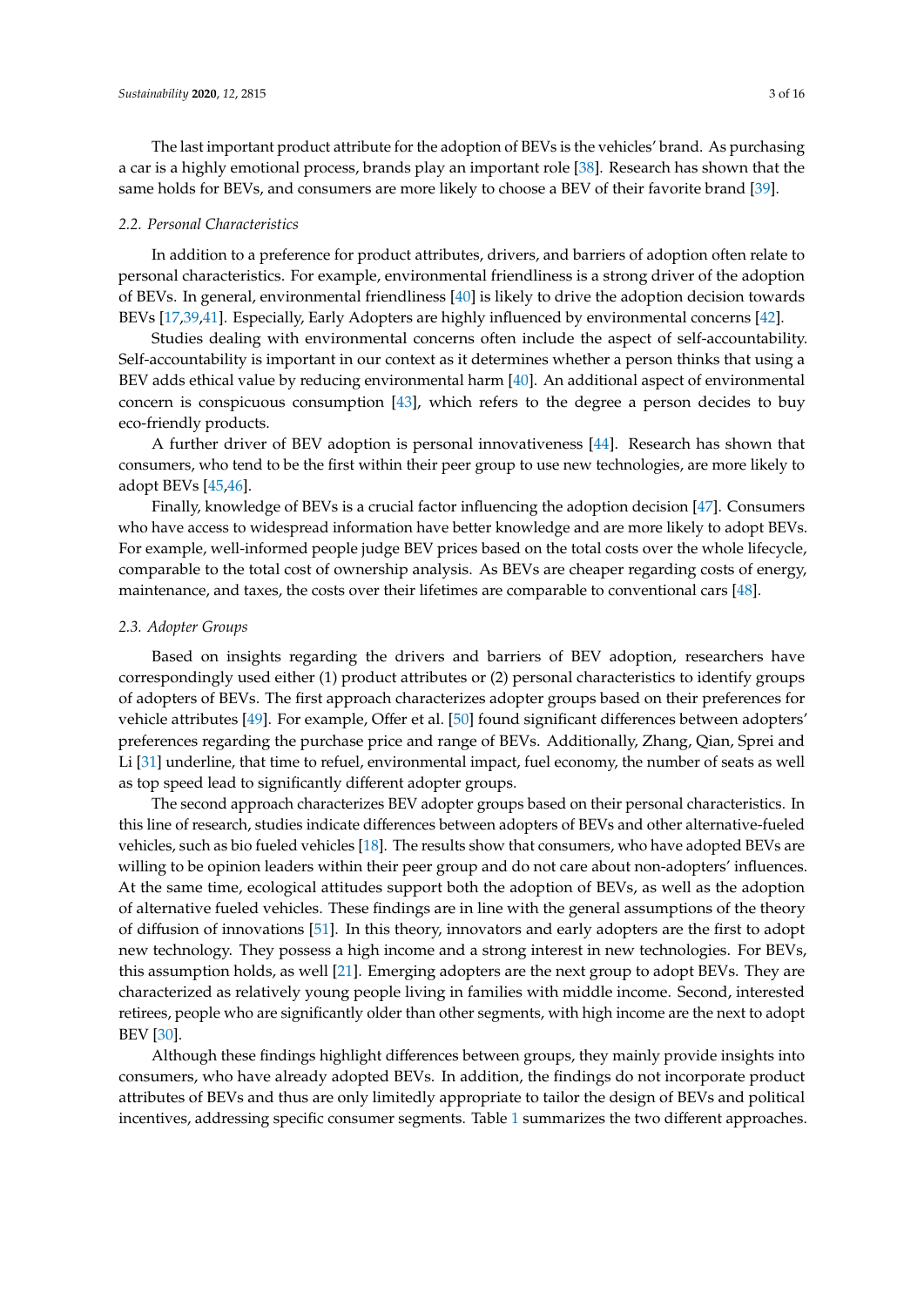<span id="page-3-0"></span>

| Authors                                                       | Focus                                                                 | <b>Theoretical Foundation</b>                                                        | Key                                                                                                                                                                                                  |                           | <b>Adopter Groups Based On:</b> |  |  |
|---------------------------------------------------------------|-----------------------------------------------------------------------|--------------------------------------------------------------------------------------|------------------------------------------------------------------------------------------------------------------------------------------------------------------------------------------------------|---------------------------|---------------------------------|--|--|
|                                                               | of the Study                                                          |                                                                                      | Findings                                                                                                                                                                                             | <b>Product Attributes</b> | <b>Personal Characteristics</b> |  |  |
| Hardman, Shiu, and Steinberger-Wilckens<br>[49]               | Early Adopters of BEV                                                 | Studies using actual<br>adopters of BEV                                              | Early adopters differ in their evaluation of<br>product attributes; High-end and low-end<br>early adopters exist                                                                                     |                           |                                 |  |  |
| Zhang, Qian, Sprei, and Li <sup>[31]</sup>                    | Product Attributes of BEV                                             | Regression models to<br>estimate the influence of<br>different product<br>attributes | Adoption of BEV is influenced by<br>demographical characteristics (especially<br>income) and can be determined by product<br>attributes such as an increase of range,<br>number of charging stations |                           |                                 |  |  |
| Jansson, Nordlund, and Westin [18]                            | Adopters of different AFV <sup>1</sup>                                | Value Belief Norm Theory;<br>Diffusion of Innovations<br>Theory                      | Differences in personal characteristics<br>between adopters of BEV and biofuel<br>vehicles                                                                                                           |                           |                                 |  |  |
| Mohamed, Higgins, Ferguson, and<br>Kanaroglou <sup>[21]</sup> | Personal Character istics of BEV<br>adopters                          | Theory of Planned<br>Behavior                                                        | Profiling three groups:<br>typical Early Adopter; Emerging Early<br>Adopter; Interested Retiree                                                                                                      |                           |                                 |  |  |
| Current Study                                                 | Personal Character istics and<br><b>Product Attributes</b>            | Diffusion of Innovations<br>Theory                                                   | Three different adopter groups for BEVs:<br>Utilitarian Saver, Performance Seeker, and<br>Green Technologists;<br>Three-step-procedure to profile adopter<br>groups                                  |                           |                                 |  |  |
|                                                               | A EV. A $1_{\text{Ferm}}$ , $1_{\text{Ferm}}$ Fig. 1 , 1 VI-1 : 1 , 1 |                                                                                      |                                                                                                                                                                                                      |                           |                                 |  |  |

## **Table 1.** Empirical studies segmenting adopter groups of Battery Electric Vehicles (BEVs).

AFV: Alternative Fueled Vehicles.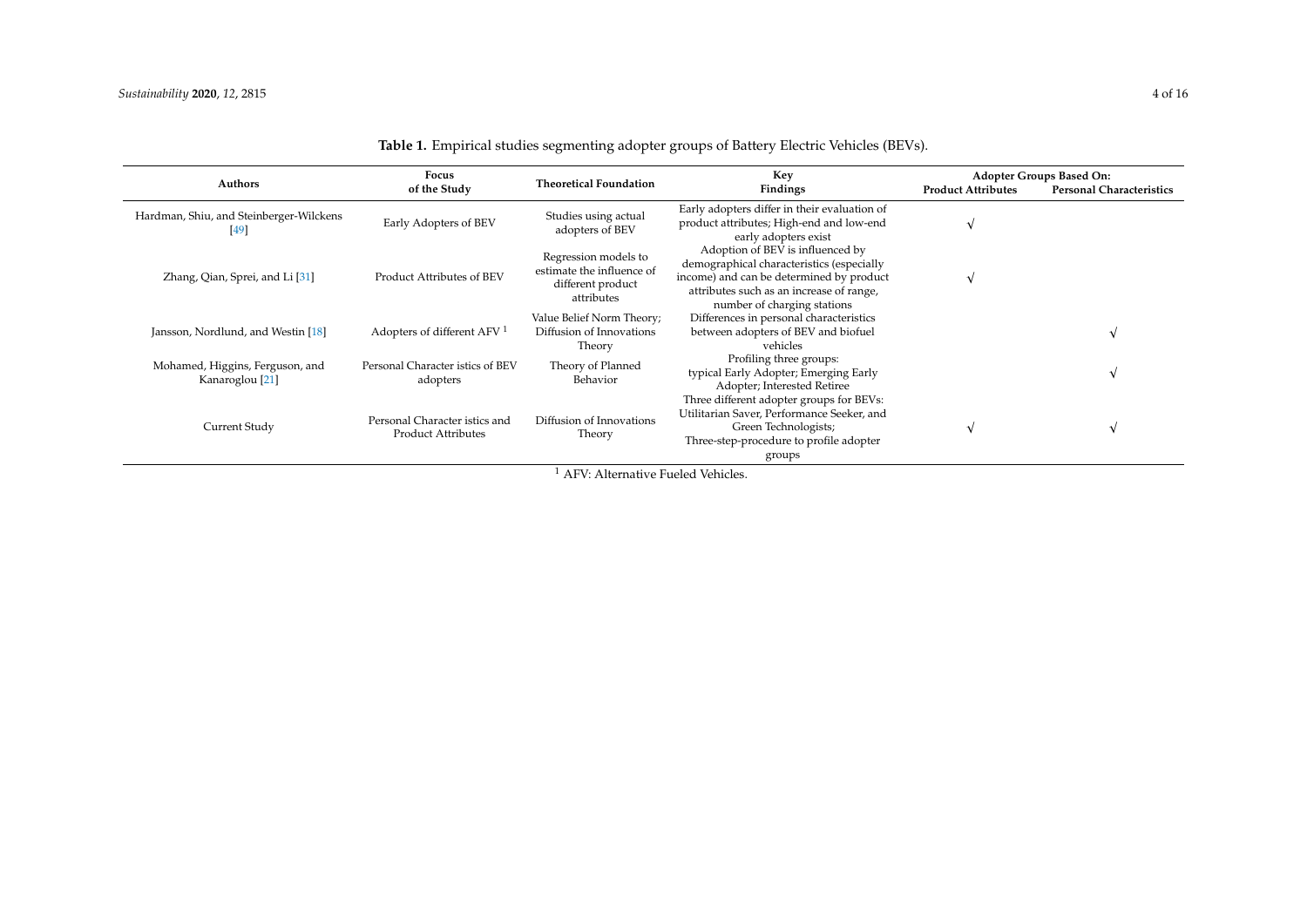We conclude that first attempts based either on preferences for BEV attributes or on personal characteristics would deepen the necessary understanding of adopter groups. Nevertheless, profiles of adopter groups based on both, preferences for product attributes of BEVs and personal characteristics, are missing so far. In addition, there is a lack of methodological guidelines on how to identify and profile adopter groups of BEVs. This comprehensive knowledge is necessary to develop tailored

## <span id="page-4-0"></span>**3. Research Method**

## *3.1. Measurement*

## 3.1.1. Preferences for Product Attributes of BEVs

measures by managers to foster BEV diffusion.

In the first part of our study, we investigated preferences for BEV attributes using an adaptive choice-based conjoint (ACBC) experiment. In this experiment, respondents had to rate different theoretical BEV models composed of different product attributes with two different attribute levels one indicating a high/positive value and the other indicating a low/negative value. Five experts rated the eligibility of each attribute and assigned the attribute levels. After a discussion of the experts' assessments, we chose the following ten attributes with their relating levels (see Table [2\)](#page-4-1).

<span id="page-4-1"></span>

| No.            | <b>Product Attribute</b>    | <b>Attribute Levels</b>                        |
|----------------|-----------------------------|------------------------------------------------|
| 1              | Range                       | 150 km<br>(a)                                  |
|                |                             | 300 km<br>(b)                                  |
| $\overline{2}$ | Speed                       | $100 \text{ km/h}$<br>(a)                      |
|                |                             | $160 \text{ km/h}$<br>(b)<br>8 h<br>(a)        |
| 3              | Recharging Time             | (b)<br>4 h                                     |
|                |                             | Only at dedicated recharging/refueling<br>(a)  |
|                | Availability of             | stations                                       |
| $\overline{4}$ | Recharging Points           | Everywhere (home, office and recharging<br>(b) |
|                |                             | stations of any type)                          |
| 5              | Availability of Fast Charge | Not available<br>(a)                           |
|                |                             | Available<br>(b)                               |
| 6              | Price                       | 12.000 Euros<br>(a)                            |
|                |                             | 20.000 Euros<br>(b)                            |
| 7              | <b>Fixed Costs</b>          | 50 Euros/month<br>(a)                          |
|                |                             | 100 Euros/month<br>(b)<br>1 Euro/100 km<br>(a) |
| 8              | <b>Energy Costs</b>         | 5 Euros/100 km<br>(b)                          |
|                |                             | Zero-emission vehicle<br>(a)                   |
| 9              | Environmental Impact        | The vehicle has a significant impact<br>(b)    |
|                |                             | A well-known brand, but NOT among your<br>(a)  |
| 10             | Favorite Brand              | favorites                                      |
|                |                             | Your favorite brand<br>(b)                     |

**Table 2.** Product attributes and their levels of BEV models.

To conduct ACBC, we used Sawtooth SSI Web 7.0.30 software. The ACBC experiment started with the selection of the optimal BEV model. Respondents had to configure the best fitting model by indicating their preferred attribute level for each attribute. In the next step, different fictive BEV models were shown to the respondents, who had to indicate whether the proposed models are 'a possibility' or 'won't work'. Alternatively, they could choose the 'none-option', indicating that none of the proposed models would be an alternative to buying. This procedure was iterated. In the last section of the ACBC experiment, the respondents had to make choices between three different BEV models on each page of the questionnaire. For each respondent, seven to nine screens were shown [\[52\]](#page-14-16).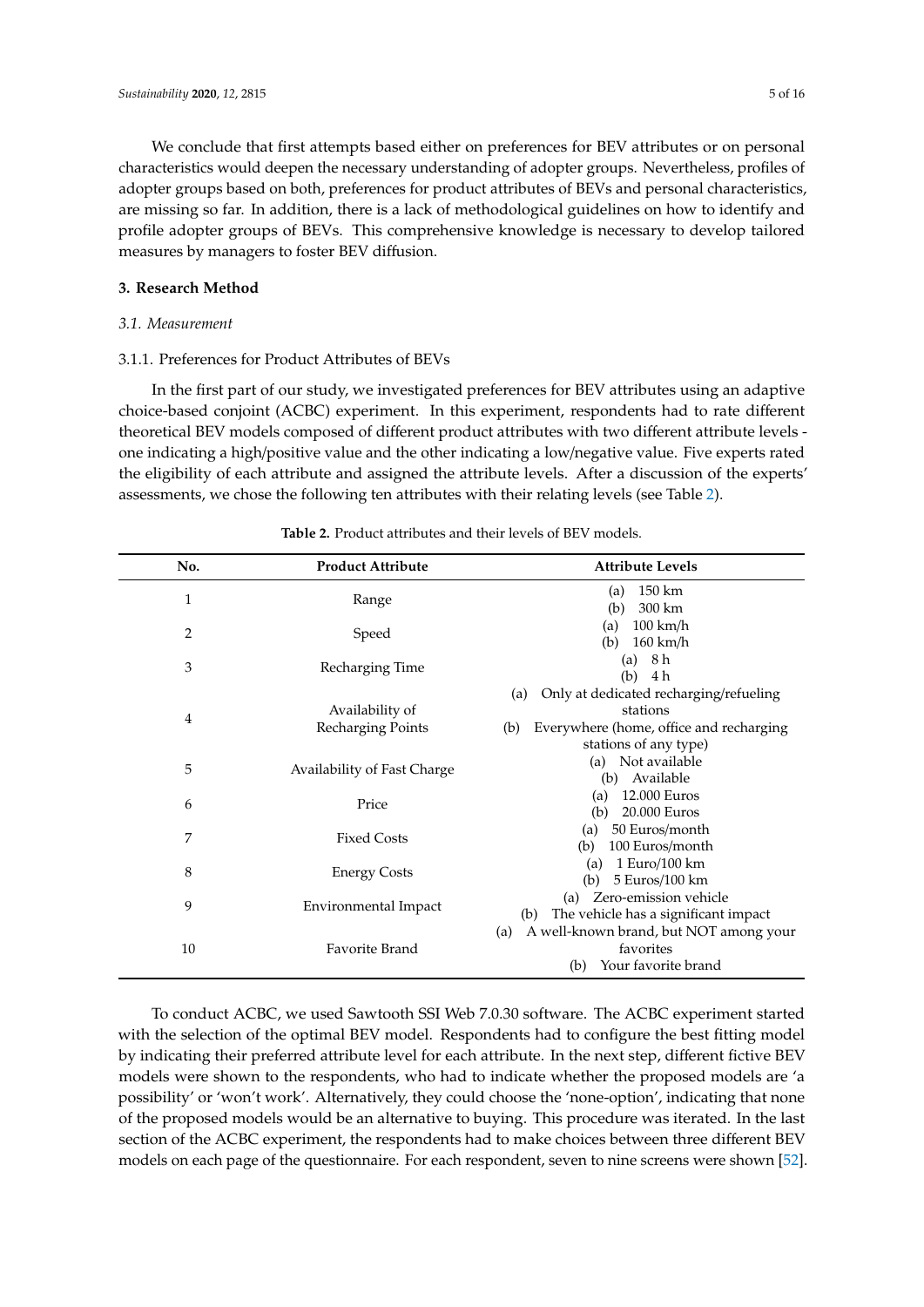The selected model on one screen competed with two other models on the next screen, and so on. In this way, respondents chose an overall 'winner' as the most preferred model.

Based on this data, path-worth utilities were computed for each respondent using the Bayesian estimation method (Hierarchical Bayes, HB; [\[53\]](#page-14-17)). These path-worth utilities decompose each respondent's judgment on the different models into numerical values for each attribute [\[54\]](#page-14-18). To compare these utilities, we standardized them to a percentage scale. Subsequently, the standardized utilities sum up to 100 % over all attributes, and thus, explain the relative importance of or preference for each product attribute [\[52\]](#page-14-16).

## 3.1.2. Personal Characteristics Influencing Adoption of BEVs

In the second part of the study, we investigated potential adopters' personal characteristics. Respondents were asked to rate items based on the following constructs: 'Conspicuous Consumption', 'Environmental Friendliness', 'Self-Accountability', 'Personal Innovativeness in Technology', 'Price Consciousness', 'Hedonism' and 'BEV Knowledge'. We adapted items from scales developed in recent studies. For their measurement, we used seven-point Likert-scales. We conducted confirmatory factor analysis using SPSS AMOS 21 to assess factor loadings, construct reliabilities, and average variance extracted (AVE). Additionally, we computed Cronbach's  $\alpha$  using IBM SPSS Statistics 24. Table [3](#page-5-0) summarizes the items, references, and results of the tests of the construct reliability (Cons. Reliab.) and construct validity.

<span id="page-5-0"></span>

| Construct<br>Reference                                              | <b>Construct and Items</b>                                                                                                                                                                                                                                                                                                                                                                                                                                                             | Factor<br>Loading                | Cronbach<br>$\alpha$ | Cons.<br>Reliab. | <b>AVE</b> |
|---------------------------------------------------------------------|----------------------------------------------------------------------------------------------------------------------------------------------------------------------------------------------------------------------------------------------------------------------------------------------------------------------------------------------------------------------------------------------------------------------------------------------------------------------------------------|----------------------------------|----------------------|------------------|------------|
| <b>Environmental Friendliness</b>                                   |                                                                                                                                                                                                                                                                                                                                                                                                                                                                                        |                                  | 0.919                | 0.920            | 0.742      |
| Peloza, White and Shang<br>[40]                                     | I value taking care of the environment.<br>I find it important to make environmentally sustainable choices.<br>I place a high value on conserving our natural resources.<br>It is important to consider our impact on the environment.                                                                                                                                                                                                                                                 | 0.844<br>0.900<br>0.870<br>0.829 |                      |                  |            |
| Self-Accountability                                                 |                                                                                                                                                                                                                                                                                                                                                                                                                                                                                        |                                  | 0.849                | 0.852            | 0.658      |
| Peloza, White and Shang                                             | How accountable are you to behave in an ethical manner?                                                                                                                                                                                                                                                                                                                                                                                                                                | 0.744                            |                      |                  |            |
| [40]                                                                | self-standards?                                                                                                                                                                                                                                                                                                                                                                                                                                                                        | 0.825                            |                      |                  |            |
|                                                                     | How accountable do you feel to your own self-standard?                                                                                                                                                                                                                                                                                                                                                                                                                                 | 0.861                            |                      |                  |            |
| Conspicuous Consumption<br>Chaudhuri, Mazumdar,<br>and Ghoshal [43] | I purchase some products because I want to show to others that                                                                                                                                                                                                                                                                                                                                                                                                                         | 0.995                            | 0.798                | 0.830            | 0.717      |
|                                                                     | By choosing an eco-friendly product, I show my friends that I<br>am different.                                                                                                                                                                                                                                                                                                                                                                                                         | 0.667                            |                      |                  |            |
| Personal Innovativeness                                             |                                                                                                                                                                                                                                                                                                                                                                                                                                                                                        |                                  | 0.722                | 0.739            | 0.494      |
| Goldsmith and Hofacker                                              | I am among the last in my circle of friends to use a new<br>technology when it appears.                                                                                                                                                                                                                                                                                                                                                                                                | 0.759                            |                      |                  |            |
| [44]                                                                | store, I would be interested enough to purchase it.                                                                                                                                                                                                                                                                                                                                                                                                                                    | 0.504                            |                      |                  |            |
|                                                                     |                                                                                                                                                                                                                                                                                                                                                                                                                                                                                        |                                  |                      |                  |            |
| <b>Price Consciousness</b><br>Ailawadi et al. [55]                  | I compare prices of at least few brands before I choose one.<br>I find myself checking the prices even for small items.<br>It is important for me to get the best prices for the products I<br>purchase.                                                                                                                                                                                                                                                                               | 0.680<br>0.797<br>0.776          | 0.794                | 0.796            | 0.567      |
| Hedonism                                                            |                                                                                                                                                                                                                                                                                                                                                                                                                                                                                        |                                  | 0.711                | 0.724            | 0.475      |
| Scale inspired by Voss et                                           | How strong are you motivated to live up to your own<br>I respect the environment.<br>If I heard that new technology product was available in the<br>0.808<br>Compared to my friends, I own only a few technology products.<br>To me, a car is simply a means of transportation to get from A to<br>0.506<br>$B. (RC)^1$<br>A car must be fun to drive.<br>0.755<br>0.773<br>I enjoy driving cars on the road.<br>0.741<br>I am very familiar with electric vehicles.<br>0.773<br>0.672 |                                  |                      |                  |            |
| al. [56]                                                            |                                                                                                                                                                                                                                                                                                                                                                                                                                                                                        |                                  |                      |                  |            |
| <b>BEV Knowledge</b>                                                |                                                                                                                                                                                                                                                                                                                                                                                                                                                                                        |                                  |                      | 0.743            | 0.493      |
| Scale adapted from<br>Smith and Park [57]                           | I am aware of some electric car models that are on the market.                                                                                                                                                                                                                                                                                                                                                                                                                         |                                  |                      |                  |            |
|                                                                     | I have a good idea about the charging options for electric<br>vehicles in my city and country.                                                                                                                                                                                                                                                                                                                                                                                         | 0.655                            |                      |                  |            |

|  |  | Table 3. Constructs and items regarding personal characteristics. |
|--|--|-------------------------------------------------------------------|
|  |  |                                                                   |

 $1 RC$  = reversed coding.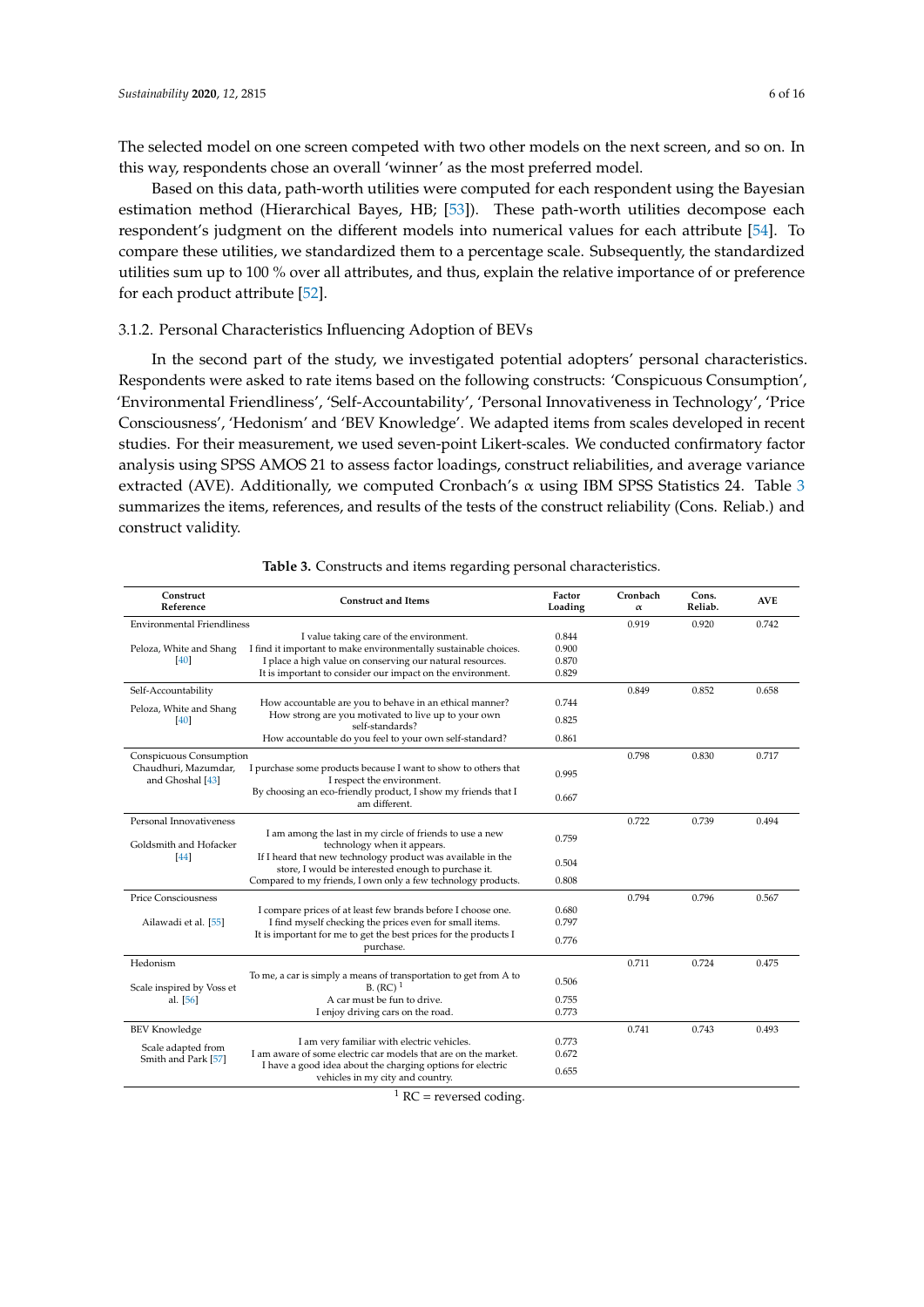As Table [3](#page-5-0) indicates, all constructs meet the required Cronbach's  $\alpha$  of 0.7 [\[58\]](#page-14-22). Furthermore, the construct reliability of all constructs is above the threshold of 0.6 [\[59\]](#page-14-23). Regarding the AVE, a value of 0.5 should be reached [\[60\]](#page-14-24). The constructs 'Personal Innovativeness', 'Hedonism', and 'BEV Knowledge' only attain a value slightly below 0.5. All other constructs meet this threshold. To ensure that the constructs are not inter-correlated, we checked the Fornell–Larcker Criterion. As the highest value for inter-construct correlation (0.396, Environmental Friendliness vs. Self-Accountability) clearly falls below the smallest AVE value, this criterion is met [\[61\]](#page-14-25).

### *3.2. Data Collection and Sample*

We collected the data for our study using an online survey. Since we had access to e-mail addresses of approximately 7,000 students and staff of a French higher educational institution, an invitation to this survey was sent via e-mail. We chose this sampling procedure because it offered a high potential for a large sample size. Simultaneously, we expected that we would reach a variety of different groups due to the composition of the sample by students and staff members. The online-questionnaire consisted of two parts. The first part contained an ACBC conjoint experiment to measure preferences for BEV attributes. In the second part, we conducted a questionnaire consisting of 44 questions on respondents' personal characteristics and demographics.

We cleaned the data, applying the boxplot procedure in IBM SPSS Statistics 24 to identify outliers. We determined an answer to be an outlier if it differs more than one and a half times from the 75 % percentile (up) or from the 25 % percentile (down) of the complete sample [\[60\]](#page-14-24). We deleted cases containing two or more outliers, assuming response bias. In total, eight cases were deleted from the sample in this step. Afterward, we checked the time respondents needed to complete the questionnaire. We excluded 31 cases that completed the survey in less than six minutes, as the pretest of the questionnaire showed that meaningful answering needed a minimum of this time. Additionally, we deleted 11 cases that were completed in more than three hours, as we assume technical issues as a reason for this long time for answering. We obtained a sample of 752 cases eligible for data analysis. Table [4](#page-6-0) shows the sample's demographic characteristics.

<span id="page-6-0"></span>

| Gender                            | <b>Female</b> | Male      |           |       |
|-----------------------------------|---------------|-----------|-----------|-------|
| Relative frequencies              | 37%           | 63%       |           |       |
| Age in years                      | $18 - 29$     | $30 - 39$ | $40 - 49$ | $50+$ |
| Relative frequencies <sup>1</sup> | 58%           | 22%       | 14%       | $6\%$ |
|                                   |               |           |           |       |

|  | Table 4. Composition of the sample. |  |
|--|-------------------------------------|--|
|--|-------------------------------------|--|

 $1$  Figures have been rounded for reasons of readability.

In the final sample, 37% of the respondents were female, 63% were male. This probably reflects the interests in cars and BEVs, which is traditionally higher in the male target group. The majority of the respondents were 18 to 29 years old (58%), 22% were aged 30 to 39 years, 14% were 40 to 49 years old, while the minority was 50 years and older (6%). This distribution is caused by the sampling procedures addressing students and staff of a higher educational institution. It should be noted that the sampling procedure is subject to limitations regarding the generalizability of the results (see Section [5.3\)](#page-11-0).

## *3.3. Data Analysis – A Three-Step-Procedure for Segmenting Adopter Groups*

### 3.3.1. Identifying Different Adopter Groups (Step 1)

We used the relative importance of BEV attributes from our ACBC experiment as a basis for segmentation since they play a major role in the adoption process (see Section [2.1\)](#page-1-1). Demographic factors, in contrast, are easier to measure, but they do not necessarily indicate purchasing or adoption behavior [\[62\]](#page-15-0). To determine the number of adopter groups in Step 1, we conducted a hierarchical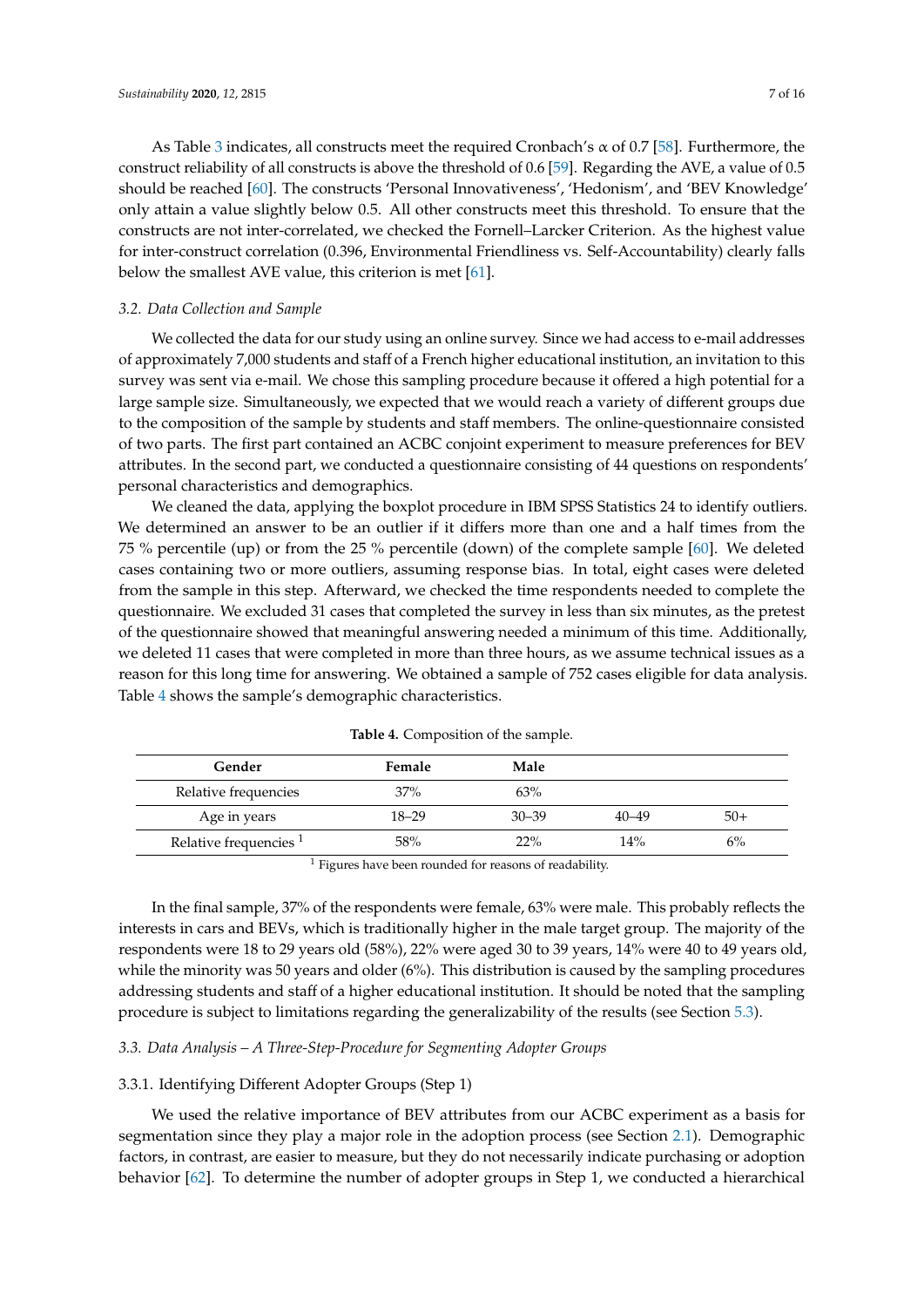cluster approach. We used the approach developed by Ward [\[63\]](#page-15-1) as its explorative algorithm seeks to minimize the variance within each cluster. The most similar cases were merged into one cluster, resulting in a hierarchy. We plotted this hierarchy in a dendrogram, displaying the assignment of each case to one cluster. We chose to cluster the complete sample based on the relative importance of different product attributes, computed in the ACBC experiment. The interpretation of the dendrogram showed evidence for three clusters in the sample.

To verify the three clusters in the sample, we followed Milligan and Cooper's procedure [\[64\]](#page-15-2). Ten random subsamples were drawn, each containing approximately two-thirds of the cases of the complete sample. Subsequently, Ward's hierarchical cluster algorithm was computed for each subsample. The dendrograms were plotted for each analysis. Interpretation of every one of the ten dendrograms confirmed the decision to form three clusters in the complete sample. We used this procedure to determine the final number of clusters [\[58\]](#page-14-22).

Finally, we applied k-means clustering to assign each case to one of the three clusters. The algorithm compares the cluster centroids to each case. This results in an optimal assignment of each case to one cluster and thus generates homogenous segments [\[65\]](#page-15-3).

#### 3.3.2. Profiling Adopter Groups based on Preferences for Product Attributes (Step 2)

In Step 2, the clusters were profiled. We examined potential differences between the clusters using analyses of variance (ANOVA; [\[66\]](#page-15-4)). For all product attribute importance, ANOVA showed highly significant results, indicating differences between the cluster means. As ANOVA is unable to indicate which group differs from the others, we applied a post-hoc test in IBM SPSS Statistics 24, Duncan's multiple range test (for a similar application in cluster profiling, see: [\[67\]](#page-15-5)). This test explores, whether all three clusters are significantly different from each other or whether only one cluster differs from the remaining.

#### 3.3.3. Deepening Adopter Group Profiles based on Personal Characteristics (Step 3)

In Step 3, we further analyzed the adopter groups' profiles based on personal characteristics. We checked for differences between cluster means regarding the seven constructs, 'Tendency for Conspicuous Consumption', 'Value Environmental Friendliness', 'Self-Accountability', 'Personal Innovativeness in Technology', 'Price Consciousness', 'Hedonism' and 'BEV Knowledge'. Using the factor scores, we applied the same method as described above including ANOVA and Duncan's multiple range test.

### <span id="page-7-0"></span>**4. Results**

In Step 1, we identified three adopter segments (Cluster 1, 2, and 3). In Step 2, we used the relative importance of the product attributes from the ACBC experiment to conduct ANOVA. The relative importance indicates to which extent one attribute is important for the respondent compared to the others. Higher values mean higher importance, and thus, a higher preference of the specific attribute compared to the others.

Table [5](#page-8-0) shows the cluster means of the relative importance of the different product attributes and its 95% confidence interval (Conf. Int.). Nearly all means differ significantly ( $p < 0.05^*$ ) from each other based on Duncan's multiple range test. Only Clusters 2 and 3 are not significantly different from each other regarding the attributes 'Recharging Time' and 'Brand'.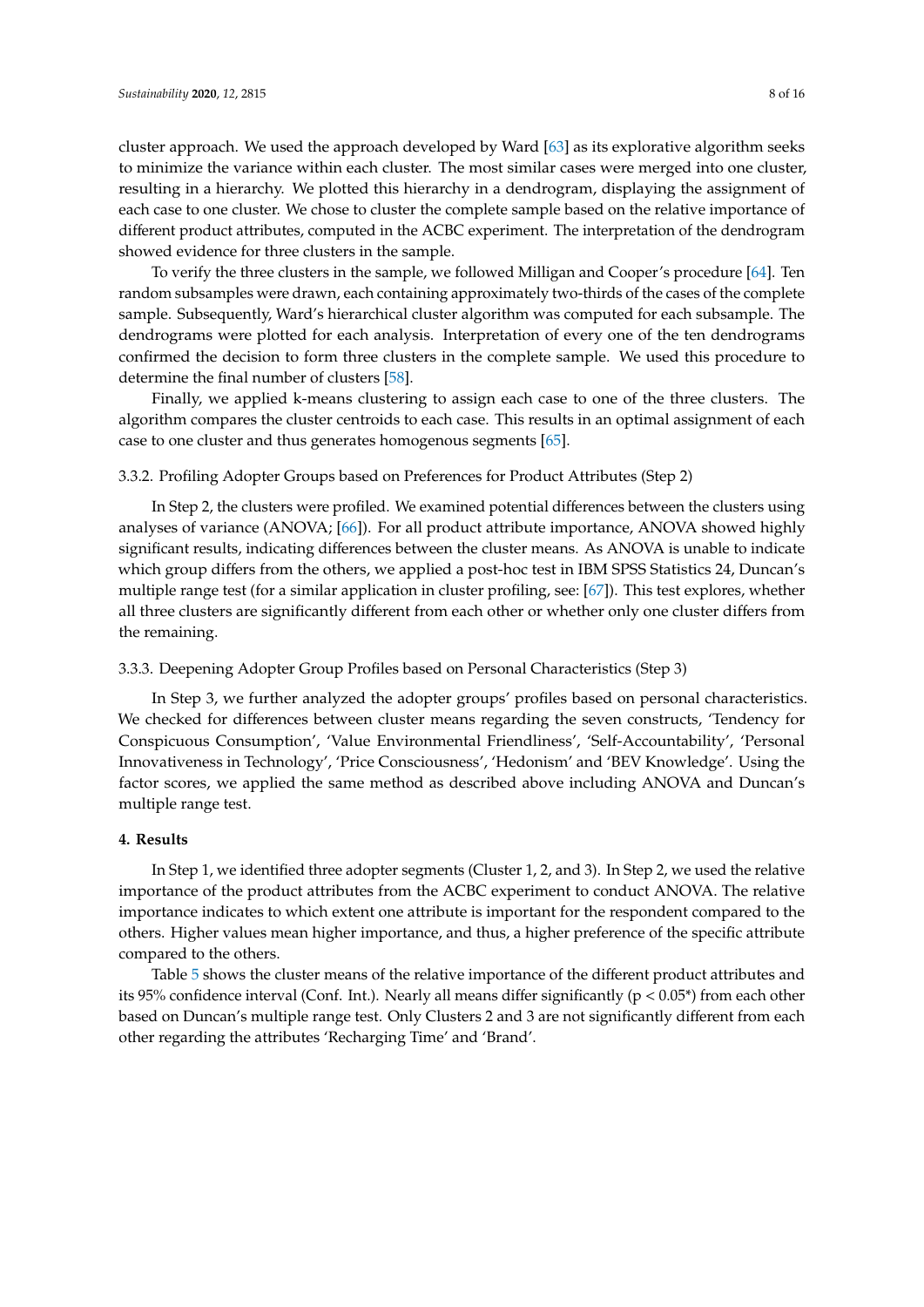<span id="page-8-0"></span>

|                                | Cluster 1 |                |                | Cluster 2          |                |                | Cluster 3 |                |                       |
|--------------------------------|-----------|----------------|----------------|--------------------|----------------|----------------|-----------|----------------|-----------------------|
|                                | Mean $1$  | 95% Conf. Int. |                | Mean               | 95% Conf. Int. |                | Mean      | 95% Conf. Int. |                       |
|                                |           | Lower<br>Bound | Upper<br>Bound |                    | Lower<br>Bound | Upper<br>Bound |           | Lower<br>Bound | Upper<br><b>Bound</b> |
|                                |           |                |                | 1. Performance     |                |                |           |                |                       |
| Speed                          | 9.580     | 8.738          | 10.423         | 22.932             | 22.280         | 23.585         | 6.946     | 6.387          | 7.506                 |
| Range                          | 8.543     | 7.819          | 9.267          | 15.494             | 14.627         | 16.362         | 10.197    | 9.308          | 11.085                |
|                                |           |                |                | 2. Charging        |                |                |           |                |                       |
| Recharging Time                | 6.503     | 5.917          | 7.089          | 9.268              | 8.537          | 10.000         | 9.519     | 8.667          | 10.371                |
| Recharging Points              | 9.760     | 9.016          | 10.504         | 12.596             | 11.796         | 13.397         | 17.721    | 16.574         | 18.868                |
| Availability of Fast<br>Charge | 3.975     | 3.631          | 4.318          | 6.083              | 5.618          | 6.547          | 7.791     | 7.136          | 8.447                 |
|                                |           |                |                | 3. Price and Costs |                |                |           |                |                       |
| Price                          | 26.730    | 25.980         | 27.480         | 6.358              | 5.747          | 6.970          | 8.942     | 8.171          | 9.713                 |
| <b>Fixed Costs</b>             | 12.817    | 12.100         | 13.534         | 7.008              | 6.443          | 7.574          | 9.888     | 9.027          | 10.749                |
| <b>Energy Costs</b>            | 8.890     | 8.270          | 9.511          | 7.242              | 6.666          | 7.818          | 9.908     | 9.106          | 10.710                |
| Environmental Impact           | 9.823     | 9.008          | 10.637         | 8.568              | 7.840          | 9.296          | 14.648    | 13.480         | 15.816                |
| <b>Brand</b>                   | 3.379     | 2.997          | 3.761          | 4.450              | 3.938          | 4.962          | 4.439     | 3.862          | 5.017                 |

**Table 5.** Cluster description based on preferences for specific product attributes.

 $1$  Cluster means indicate the percentage, to which an attribute contributes to the overall importance.

Cluster 1 indicates high importance for the attributes 'Price' (26.730) and 'Fixed Costs' (12.817). As the cluster means reflect a percentage value, these two attributes account for nearly 40% of the attribute importance. Adding the value for 'Energy Costs' (8.890) boosts the relative importance of Price and Costs attributes to 48.437%. The next important attribute is 'Environmental Impact', accounting for 9.823% of the total importance. The 'soft' attribute of 'Brand' is least important for this cluster, which underlines our assumption of a high level of utilitarianism in this cluster. Based on this profile, we named this adopter group 'Utilitarian Savers'.

For Cluster 2, the most important attributes are 'Speed' (22.932) and 'Range' (15.494). These values indicate that this cluster puts a high emphasis on attributes related to fun and comfort. Persons in this cluster do not want to miss out on performance-related attributes. Based on these characteristics, we named this adopter group 'Performance Seekers'.

For Cluster 3, 'Environmental Impact' (14.648) and 'Recharging Points' (17.721) are of the highest importance. On the one hand, Cluster 3 shows the maximum value regarding 'Environmental Impact', which is almost 50 % higher than Cluster 1 (9.823). On the other hand, "Availability of Recharging Points", a purely technical attribute, is of high importance. Cluster 3 is the only group indicating such high importance towards technical issues. Based on these insights, we named this adopter group 'Green Technologists'.

Figure [1](#page-9-0) summarizes the above-outlined results regarding the preferences of BEV product attributes in the three clusters. It highlights the most important attributes for each cluster represented by the points close to the outer edge of the diagram.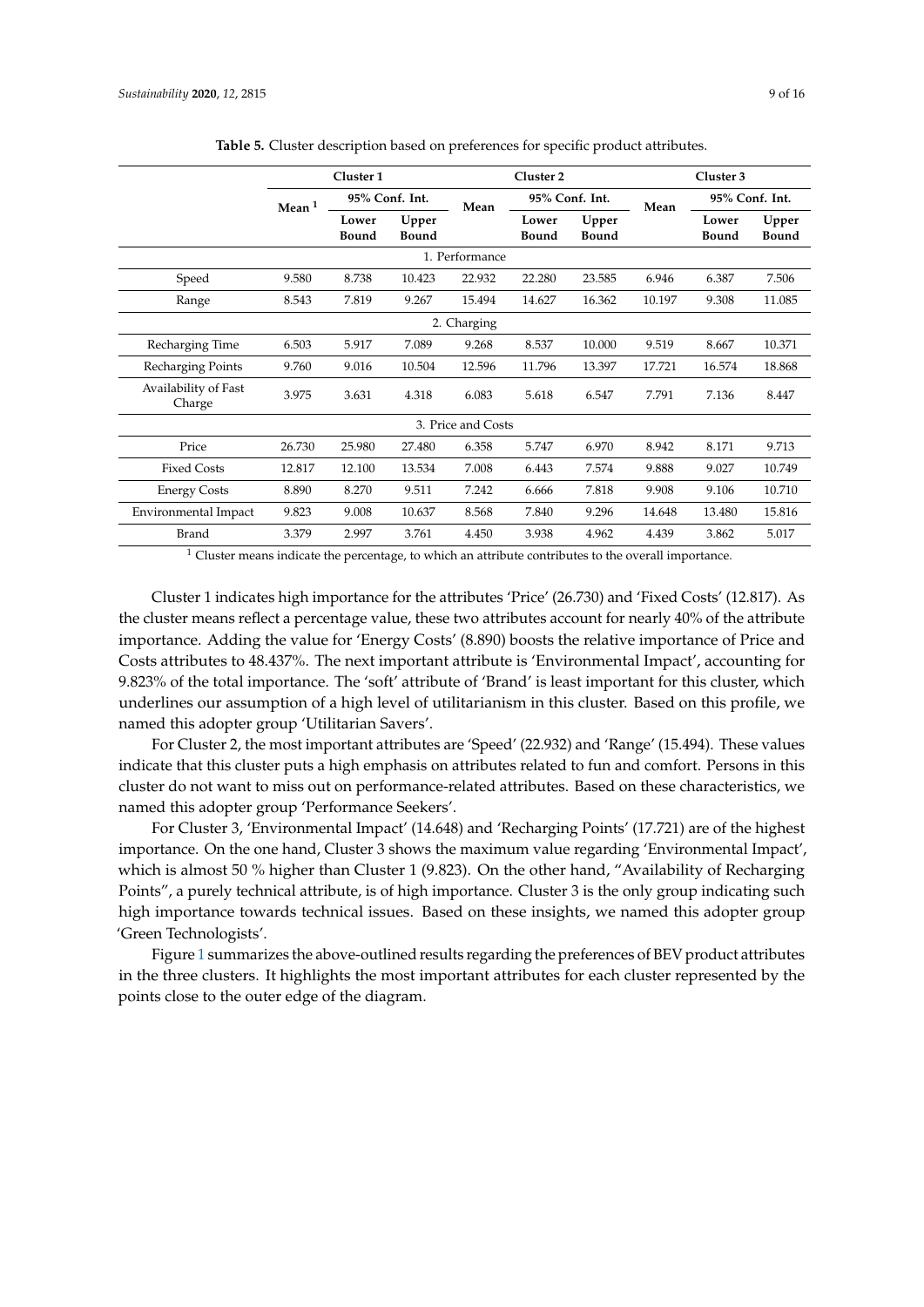<span id="page-9-0"></span>

**Figure 1.** Cluster profiles based on preferences for product attributes.

The line for Utilitarian Savers is extremely stretched towards the attribute 'Price' (see Figure [1\)](#page-9-0). All other attributes range below the other clusters (near the middle of the chart). The line for Performance Seekers is clearly stretched towards the performance attributes (Speed and Range). The line for Green Technologists shows the highest amplitudes for the 'Environmental Impact' (on the left side of the chart) and for 'Availability of recharging Points' (on the rights side of the chart).

To gain a deeper understanding of the adopter groups' profiles, we compared the clusters' means regarding respondents' personal characteristics in Step 3. Table [6](#page-9-1) shows the means and the respective standard deviations (SD) of the factor scores of the personal characteristic for each cluster.

<span id="page-9-1"></span>

| Cluster                    | Cluster 1 |                                                    | Cluster 2 |                                              | Cluster 3 |                                              |
|----------------------------|-----------|----------------------------------------------------|-----------|----------------------------------------------|-----------|----------------------------------------------|
| <b>Adopter Groups</b>      |           | <b>Utilitarian</b><br><b>Savers</b><br>$(n = 256)$ |           | Performance<br><b>Seekers</b><br>$(n = 294)$ |           | Green<br><b>Technologists</b><br>$(n = 202)$ |
| Construct                  | Mean      | <b>SD</b>                                          | Mean      | SD                                           | Mean      | SD                                           |
| Environmental friendliness | 0.027     | 0.869                                              | $-0.078$  | 0.978                                        | 0.080     | 1.041                                        |
| Self-accountability        | $-0.026$  | 0.938                                              | 0.037     | 0.896                                        | $-0.021$  | 0.973                                        |
| Conspicuous consumption    | $-0.059$  | 0.924                                              | $-0.089$  | 0.884                                        | 0.206     | 0.879                                        |
| Personal innovativeness    | $-0.158$  | 0.901                                              | 0.062     | 0.886                                        | 0.111     | 0.812                                        |
| Price consciousness        | 0.191     | 0.775                                              | $-0.138$  | 0.955                                        | $-0.041$  | 0.917                                        |
| Hedonism                   | $-0.268$  | 0.812                                              | 0.254     | 0.851                                        | $-0.030$  | 0.865                                        |
| <b>BEV Knowledge</b>       | $-0.224$  | 0.856                                              | 0.080     | 0.877                                        | 0.167     | 0.846                                        |

**Table 6.** Differences in personal characteristics of the adopter groups.

Notes: Bold cluster means indicate significant differences (*p* < 0.05) based on Duncan's multiple-range test.

Utilitarian Savers show a low level of 'Hedonism'. A factor score of -0.268 indicates that respondents in this cluster are the least likely to report hedonic attitudes. Furthermore, Utilitarian Savers reported the lowest level of 'BEV Knowledge' (−0.224), significantly differing from Cluster 2 and 3 (*p* > 0.05\*). To conclude, Utilitarian Savers are mainly interested in BEV prices and associated costs. For those people, driving a car is more a pragmatic means for mobility rather than a self-expressing habit. In addition, Utilitarian Savers show a low level of BEV knowledge.

In contrast, Performance Seekers report a very high value for the construct 'Hedonism' (0.254). This is the highest value of all clusters. Differences were significant between all three clusters. Performance Seekers appreciate aspects like driving pleasure, comfort, or self-expression when driving a car. Price and costs only play a minor role in their purchase decisions. As these characteristics could be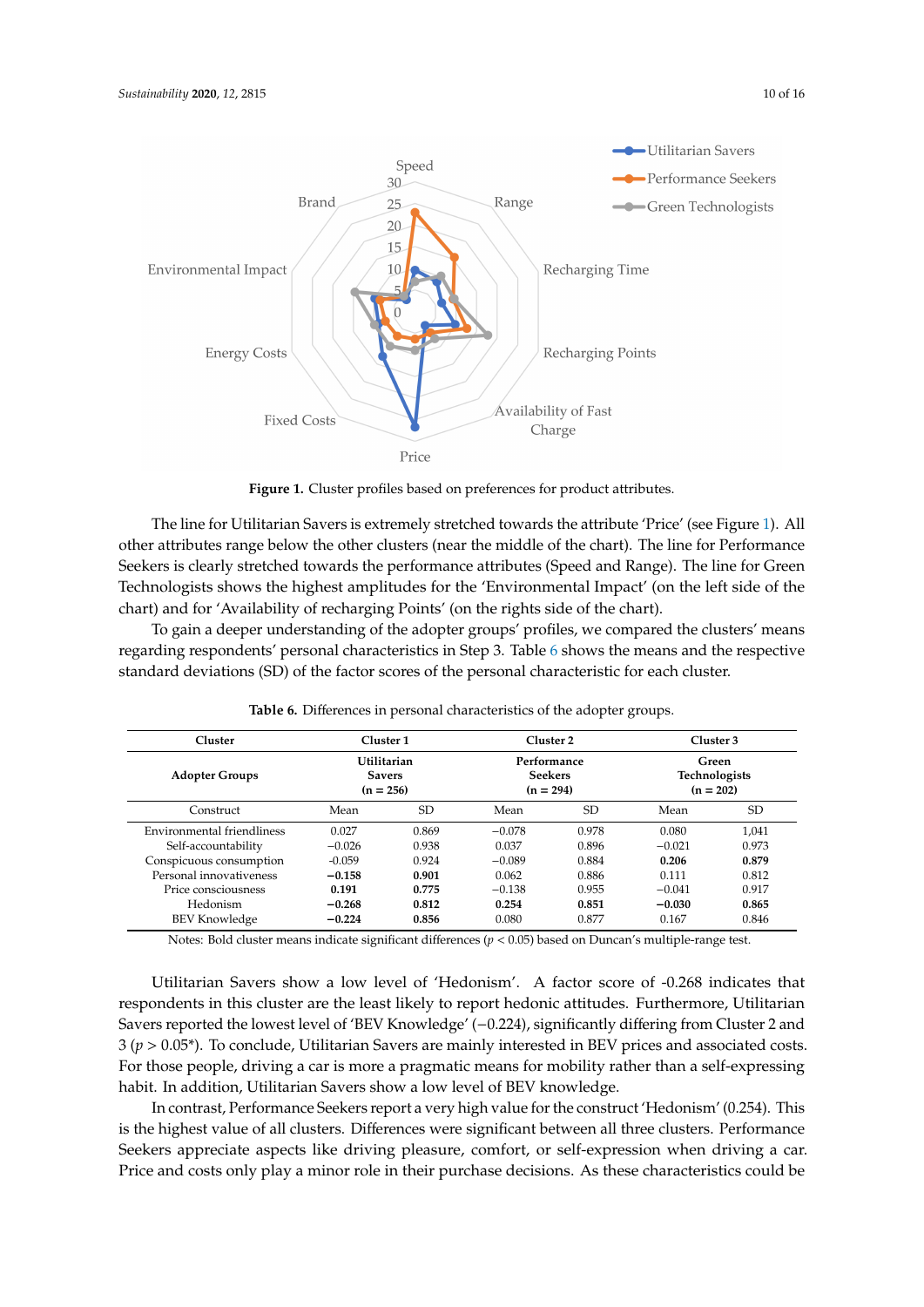associated with the importance of the attribute 'Brand', we assumed high importance for this attribute. Surprisingly, the brand has the lowest importance of all attributes in this cluster (4.450).

Green Technologists exhibit the highest value for 'BEV Knowledge'. The factor means score of 0.167 is significantly different from the other clusters based on Duncan's multiple range test. This underlines that Green Technologists are better informed about BEVs and thus can evaluate BEVs and the associated attributes on a comprehensive knowledge base. Reporting a low level of 'Hedonism' (factor score: -.030\*), it is not surprising that 'Brand' (4.439) and 'Speed' (6.964) are the least important BEV attributes for Green Technologists. In addition, Green Technologists are only on a mid-level regarding their sensitivity for price and costs. The least important attribute of the price and costs related attributes is the 'Purchase Price' (8.942). 'Fixed Costs' (9.888) and 'Energy Costs' (9.908) are slightly more important for Green Technologists.

In sum, the results show that there are at least three potential consumer segments for BEVs, i.e., Utilitarian Savers, Performance Seekers, and Green Technologists. They differ regarding their preferences for BEV product attributes and their personal characteristics. Utilitarian Savers look for cheap mobility, serving their needs to get from A to B. They do not put a high emphasis on product attributes such as high speed and range. These latter two are the most important attributes for Performance Seekers. They prefer highly comfortable cars and evaluate BEVs relative to combustion engine cars. For these 'conventional' cars, values of 160 km/h for high speed and 300 km for range can be regarded as normal. At the same time, costs are almost irrelevant to this segment. They are relatively insensitive towards BEV prices but appreciate a high-quality driving experience. The third group of adopters is the Green Technologists, who are likely to adopt BEVs due to technological and environmental advantages.

#### <span id="page-10-0"></span>**5. Discussion**

#### *5.1. Implications for Policy Makers*

Our findings support policymakers when assessing incentives to foster BEVs' market uptake. We pave the way for incentives that are tailored to specific potential consumer segments. Policymakers should first analyze the different consumer segments in their focal area, such as cities, regions, or countries. Based on these insights, policymakers should decide which incentive will address which consumer segment. This approach will adjust the incentives to a specific group of consumers, and thus, will increase the efficiency and effectiveness of such measures.

To specifically address Utilitarian Savers, financial incentives, regardless of which kind (e.g., direct subsidies, tax exemption), could be introduced. Our findings show their strong demand for cheap mobility, bringing them from A to B. Although financial incentives are controversially discussed, this specific group is likely to positively respond to this measure.

In addition, our results show that Utilitarian Savers are the least informed group about BEVs. Thus, campaigns aimed at informing these consumers about the advantages of BEVs should be established. Moreover, platforms to discuss current issues, needs, and preferences for BEVs should be installed. In this way, people will not only get information but will be activated, and thus, be involved in the development of BEVs. Deriving opinions and preferences from these dialogues could serve as a monitoring tool for policymakers. As a result, policymakers can increase their consumer orientation, and thus, improve the applied incentives.

Finally, for 'Green Technologists', the charging points are of relatively high importance for the adoption. Therefore, policy decision-makers should further invest in public charging infrastructure to accommodate this segment. Moreover, 'Green Technologists' are conspicuous consumers. Therefore, the BEVs' green image should be strengthened, and more information communicated on the total green balance of BEVs.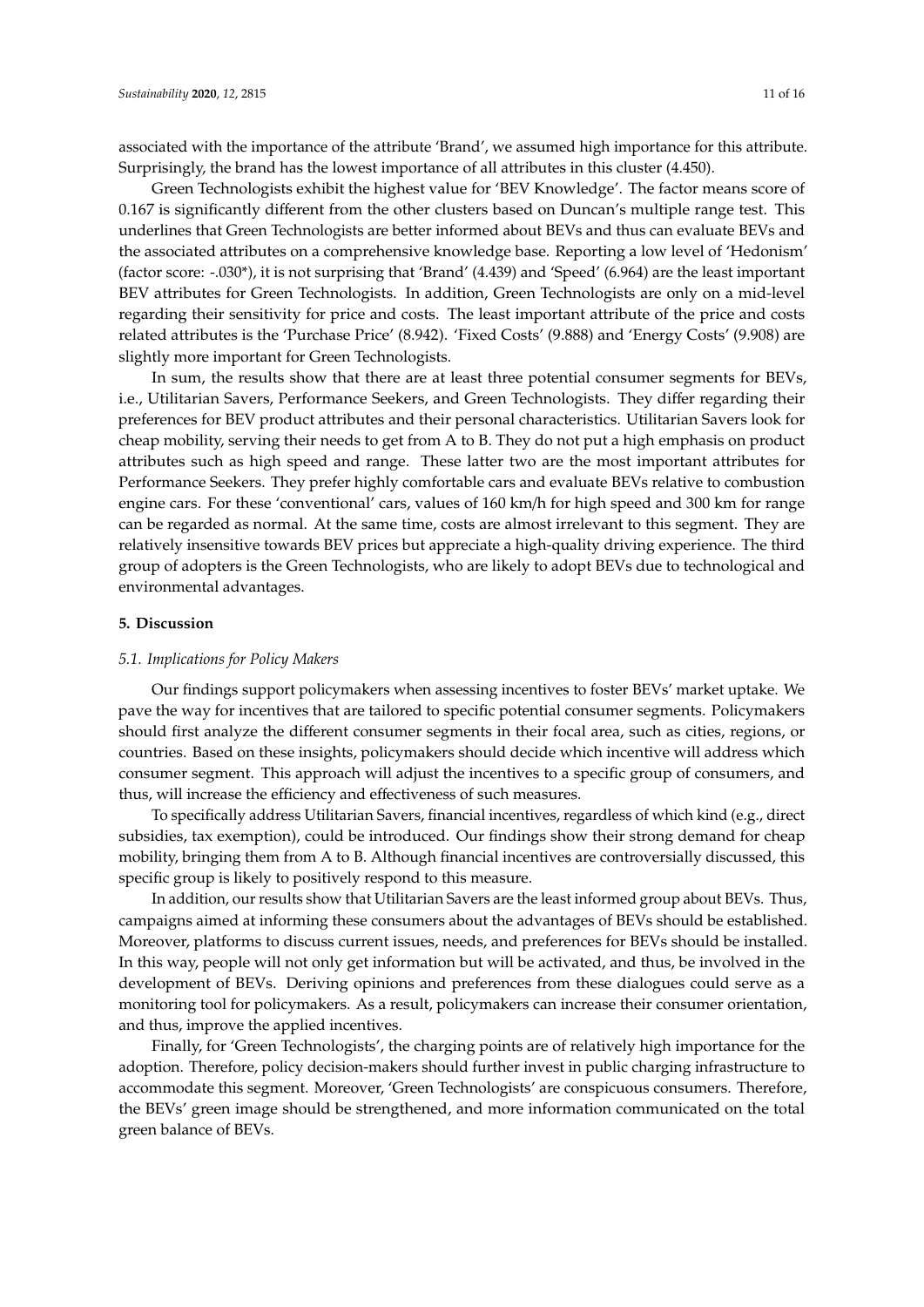#### *5.2. Implications for Management*

For managers in car manufacturing, this study underlines the high importance of consumer orientation. The results show evidence for a variety of consumers' preferences and personal characteristics. Only the minority of BEVs marketed in the past years addressed the preferences of a specific adopter group. Thus, management should improve their understanding of consumer preferences and characteristics to support the successful development and marketing of BEVs.

The adopter group 'Performance seekers' can be addressed using communication campaigns, focusing on the positive driving experience and pleasure due to their values in hedonism. So far, communication activities focused on the environmental impact of BEVs and did only marginally mention the high comfort these vehicles offer. At the same time, communication should not only concentrate on the 'green' image of BEVs but also claim a sort of status symbol. 'Performance seekers' are likely to perceive high acceleration, low driving noise, and innovative features as an advantage.

To address Utilitarian Savers' price consciousness, BEVs with low purchase prices would be required. Nevertheless, prices are highly influenced by technological development. Although these prices have declined over the past years, prices are significantly higher than the prices of conventional cars. Since Utilitarian Savers' level of BEV knowledge is comparatively low, manufacturers should inform this adopter group about the total cost of ownership, i.e., the advantages of low fixed cost and low energy costs. This could improve the adoption of BEVs in the 'Utilitarian Savers' segment.

Finally, 'Green Technologists' are conspicuous consumers who are concerned about the environment. For them, the green image of BEVs is important. Car manufacturers should; therefore, highlight their environmental friendliness specifying the total environmental balance of BEVs and designing environmentally friendly sourcing and production of the cars.

In sum, car manufacturers need to develop BEVs that target the specific segment's needs. One valuable approach to translate these insights into manageable information is to create adopter personas [\[68,](#page-15-6)[69\]](#page-15-7). These personas are stereotypes of certain adopter groups and describe the groups' characteristics. Each persona is described by a name, age, and a short story about his/her lifestyle, values, and consumption behaviors. Personas explain adopter groups in a comprehensible way and thus are appropriate to serve as a communication tool, guiding designers, marketers, and other stakeholders involved in the development of BEVs. In this way, managers can improve their understanding of adopter groups.

#### <span id="page-11-0"></span>*5.3. Future Research and Limitations*

Our findings show evidence for three different groups of the potential of BEV adopters. The identified potential consumer segments extend the current view of the BEV market. Our research shows that there is a need to come up with comprehensive views on consumer segments. Former theories on the adoption of innovations and on consumer segments in general still seem to be valid. For example, our findings support evidence for a consumer segment like early adopters. Nevertheless, research must incorporate widespread factors, which attach importance to more complex products and services as well as heterogeneous consumer needs. In this study, we explicated this instant by incorporating products' attributes and consumers' personal characteristics.

However, future research should scrutinize which of the many factors are appropriate in which setting, such as different innovation types, countries, and market environments. Also, demographic criteria (e.g., gender, income, and age) could be included in future research to further profile and characterize the clusters.

Our insights are based on a convenient sample consisting of students and staff of a French higher educational institution. Therefore, the results may be affected by sampling biases. In the future, studies using a representative sampling procedure could review and extend our findings. In addition, insights from other countries could further help to improve the understanding of the heterogeneous needs of adopter groups in different countries.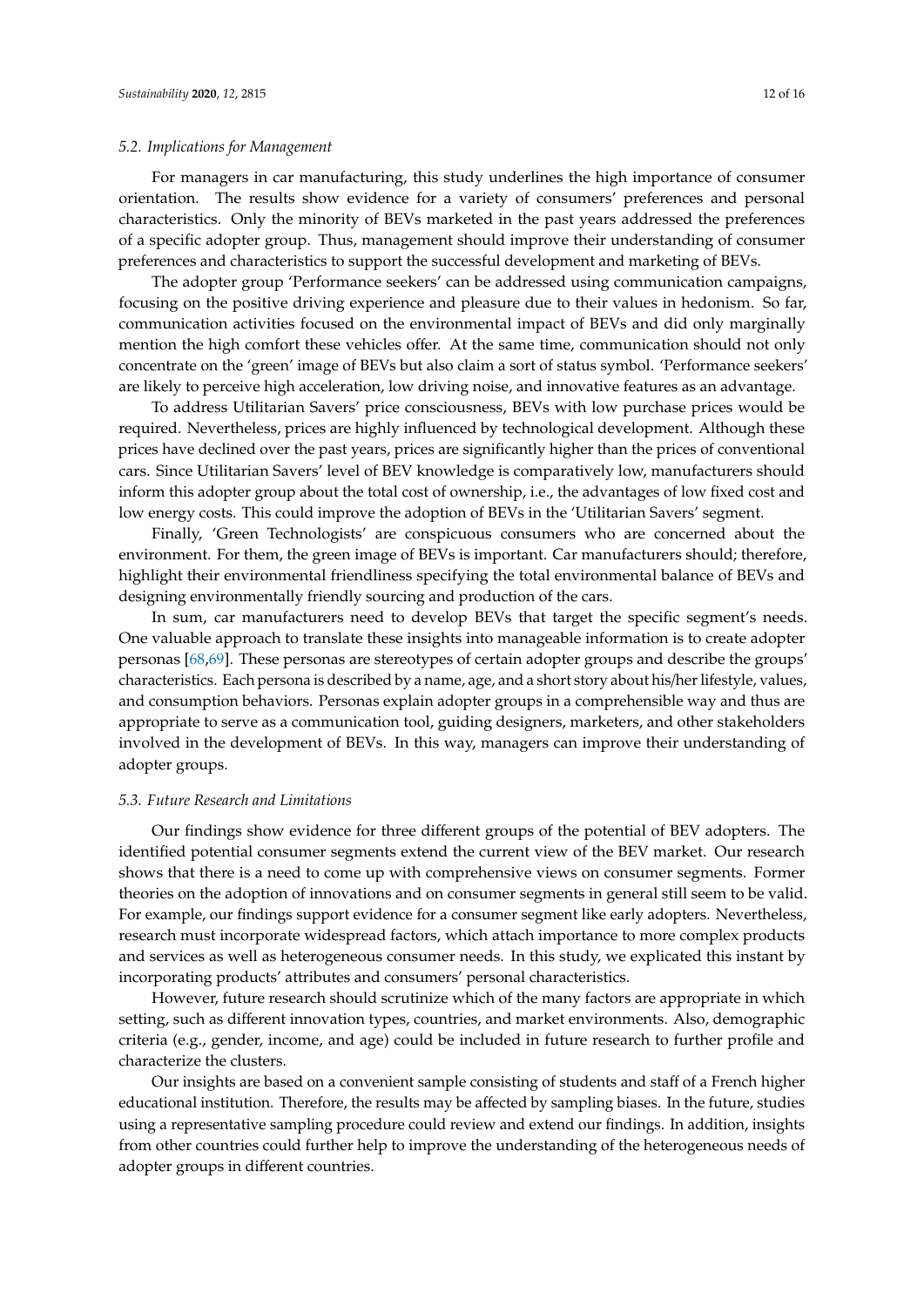## <span id="page-12-7"></span>**6. Conclusions**

The aim of this study was to combine preferences for product attributes of BEVs with personal characteristics as a basis for identifying adopter groups of BEVs. In our study, we identified three different adopter groups, i.e., 'Utilitarian Savers', 'Performance Seekers', and 'Green Technologists'. Segments like 'Green Technologists' have been identified in previous studies before. The two other segments, 'Utilitarian Savers' and Performance Seekers', have not been identified so far. Thus, the results provide a more differentiated picture of adopter groups and highlight the necessity for in-depth analysis of such segments. This is a valuable approach, as the insights of this study as well of future studies will lay the basis for the development of tailored measures of decision-makers in management and politics to foster the adoption of BEVs. We demonstrated a three-step-procedure on how to identify different adopter groups, how to profile these segments based on preferences for product attributes, and how to deepen these profiles based on personal characteristics. This approach may serve as a guideline for policymakers and managers to develop practicable adopter personas and effective measures to foster the diffusion of Battery Electric Vehicles.

**Author Contributions:** Conceptualization, S.W. and A.M.; Data curation, L.B.; Formal analysis, L.B.; Investigation, L.B. and S.W.; Methodology, E.R., S.W. and A.M.; Project administration, E.R.; Resources, S.W. and A.M.; Supervision, E.R.; Validation, L.B.; Visualization, L.B.; Writing—original draft, L.B.; Writing—review & editing, E.R. and S.W. All authors have read and agreed to the published version of the manuscript.

**Funding:** This research received no external funding.

**Acknowledgments:** We would like to thank Ir. J. Henseler, Ir. G.M. Bonnema, Ir. A.P. van den Beukel, as well as the participants of the doctoral colloquium of external PhD candidates supervised by Ir. J. Henseler for their valuable reviews.

**Conflicts of Interest:** The authors declare no conflict of interest.

## **References**

- <span id="page-12-0"></span>1. Rennings, K. Redefining innovation—Eco-innovation research and the contribution from ecological economics. *Ecol. Econ.* **2000**, *32*, 319–332. [\[CrossRef\]](http://dx.doi.org/10.1016/S0921-8009(99)00112-3)
- 2. Costantini, V.; Crespi, F.; Martini, C.; Pennacchio, L. Demand-pull and technology-push public support for eco-innovation: The case of the biofuels sector. *Res. Policy* **2015**, *44*, 577–595. [\[CrossRef\]](http://dx.doi.org/10.1016/j.respol.2014.12.011)
- <span id="page-12-1"></span>3. Westin, K.; Jansson, J.; Nordlund, A. The importance of socio-demographic characteristics, geographic setting, and attitudes for adoption of electric vehicles in Sweden. *Travel Behav. Soc.* **2018**, *13*, 118–127. [\[CrossRef\]](http://dx.doi.org/10.1016/j.tbs.2018.07.004)
- <span id="page-12-2"></span>4. Newman, T.P.; Fernandes, R. A re-assessment of factors associated with environmental concern and behavior using the 2010 General Social Survey. *Environ. Educ. Res.* **2015**, *22*, 153–175. [\[CrossRef\]](http://dx.doi.org/10.1080/13504622.2014.999227)
- 5. Dessler, A.E.; Parson, E.A. *The Science and Politics of Global Climate Change: A Guide to the Debate*; Cambridge University Press: Cambridge, UK, 2019.
- 6. Gould, R.K.; Ardoin, N.M.; Biggar, M.; Cravens, A.E.; Wojcik, D. Environmental Behavior's Dirty Secret: The Prevalence of Waste Management in Discussions of Environmental Concern and Action. *Environ. Manag.* **2016**, *58*, 268–282. [\[CrossRef\]](http://dx.doi.org/10.1007/s00267-016-0710-6) [\[PubMed\]](http://www.ncbi.nlm.nih.gov/pubmed/27234803)
- 7. Chakrabarty, D. The politics of climate change is more than the politics of capitalism. *Theory Cult. Soc.* **2017**. [\[CrossRef\]](http://dx.doi.org/10.1177/0263276417690236)
- <span id="page-12-3"></span>8. Adger, W.N.; Butler, C.; Walker-Springett, K. Moral reasoning in adaptation to climate change. *Environ. Politics* **2017**, 1–20. [\[CrossRef\]](http://dx.doi.org/10.1080/09644016.2017.1287624)
- <span id="page-12-4"></span>9. Anowar, S.; Eluru, N.; Hatzopoulou, M. Quantifying the value of a clean ride: How far would you bicycle to avoid exposure to traffic-related air pollution? *Transp. Res. Part A Policy Pract.* **2017**, *105*, 66–78. [\[CrossRef\]](http://dx.doi.org/10.1016/j.tra.2017.08.017)
- <span id="page-12-5"></span>10. Tseng, M.-L.; Bui, T.-D. Identifying eco-innovation in industrial symbiosis under linguistic preferences: A novel hierarchical approach. *J. Clean. Prod.* **2017**, *140*, 1376–1389. [\[CrossRef\]](http://dx.doi.org/10.1016/j.jclepro.2016.10.014)
- 11. Hojnik, J.; Ruzzier, M. What drives eco-innovation? A review of an emerging literature. *Environ. Innov. Soc. Transit.* **2016**, *19*, 31–41. [\[CrossRef\]](http://dx.doi.org/10.1016/j.eist.2015.09.006)
- <span id="page-12-6"></span>12. Bossle, M.B.; de Barcellos, M.D.; Vieira, L.M.; Sauvée, L. The drivers for adoption of eco-innovation. *J. Clean. Prod.* **2016**, *113*, 861–872. [\[CrossRef\]](http://dx.doi.org/10.1016/j.jclepro.2015.11.033)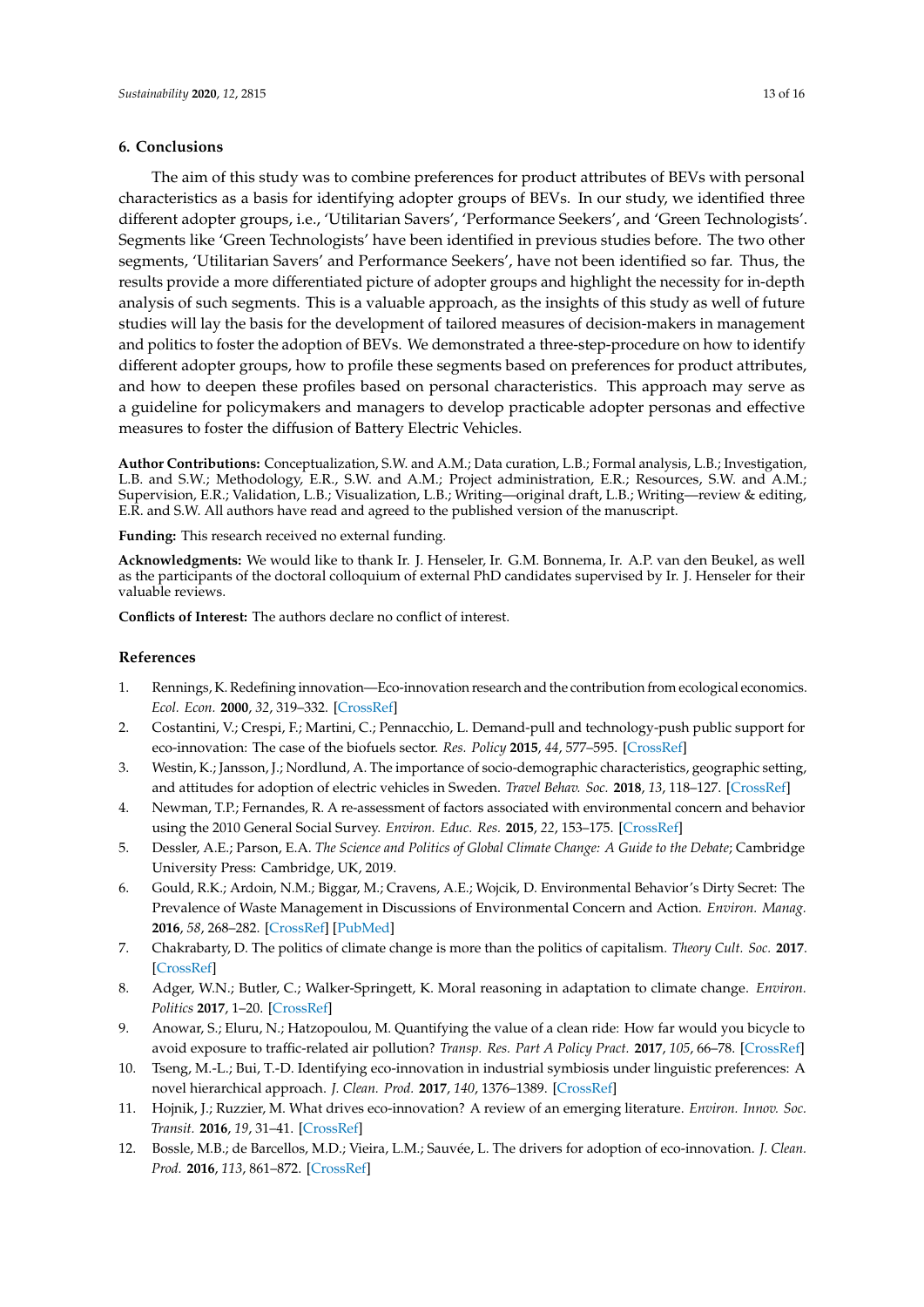- <span id="page-13-23"></span><span id="page-13-22"></span><span id="page-13-0"></span>13. Sussams, L.; Leaton, J. Expect the Unexpected The Disruptive Power of Technology. 2017. Available online: http://www.carbontracker.org/report/[expect-the-unexpected-disruptive-power-low](http://www.carbontracker.org/report/expect-the-unexpected-disruptive-power-low-carbon-technology-solar-electric-vehicles-grantham-imperial/)[carbon-technology-solar-electric-vehicles-grantham-imperial](http://www.carbontracker.org/report/expect-the-unexpected-disruptive-power-low-carbon-technology-solar-electric-vehicles-grantham-imperial/)/ (accessed on 30 March 2020).
- <span id="page-13-1"></span>14. Offer, G.J.; Howey, D.; Contestabile, M.; Clague, R.; Brandon, N.P. Comparative analysis of battery electric, hydrogen fuel cell and hybrid vehicles in a future sustainable road transport system. *Energy Policy* **2010**, *38*, 24–29. [\[CrossRef\]](http://dx.doi.org/10.1016/j.enpol.2009.08.040)
- <span id="page-13-2"></span>15. Wee, S.; Coffman, M.; La Croix, S. Do electric vehicle incentives matter? Evidence from the 50 US states. *Res. Policy* **2018**. [\[CrossRef\]](http://dx.doi.org/10.1016/j.respol.2018.05.003)
- <span id="page-13-3"></span>16. Rogers, E. *Di*ff*usion of Innovations*; Free Press: New York, NY, USA, 1995; Volume 4, p. 12.
- <span id="page-13-4"></span>17. Jansson, J.; Marell, A.; Nordlund, A. Exploring consumer adoption of a high involvement eco-innovation using value-belief-norm theory. *J. Consum. Behav.* **2011**, *10*, 51–60. [\[CrossRef\]](http://dx.doi.org/10.1002/cb.346)
- <span id="page-13-5"></span>18. Jansson, J.; Nordlund, A.; Westin, K. Examining drivers of sustainable consumption: The influence of norms and opinion leadership on electric vehicle adoption in Sweden. *J. Clean. Prod.* **2017**, *154*, 176–187. [\[CrossRef\]](http://dx.doi.org/10.1016/j.jclepro.2017.03.186)
- <span id="page-13-6"></span>19. Wiedmann, K.-P.; Hennigs, N.; Pankalla, L.; Kassubek, M.; Seegebarth, B. Adoption barriers and resistance to sustainable solutions in the automotive sector. *J. Bus. Res.* **2011**, *64*, 1201–1206. [\[CrossRef\]](http://dx.doi.org/10.1016/j.jbusres.2011.06.023)
- <span id="page-13-7"></span>20. Axsen, J.; Goldberg, S.; Bailey, J. How might potential future plug-in electric vehicle buyers differ from current "Pioneer" owners? *Transp. Res. Part D Transp. Environ.* **2016**, *47*, 357–370. [\[CrossRef\]](http://dx.doi.org/10.1016/j.trd.2016.05.015)
- <span id="page-13-8"></span>21. Mohamed, M.; Higgins, C.; Ferguson, M.; Kanaroglou, P. Identifying and characterizing potential electric vehicle adopters in Canada: A two-stage modelling approach. *Transp. Policy* **2016**, *52*, 100–112. [\[CrossRef\]](http://dx.doi.org/10.1016/j.tranpol.2016.07.006)
- <span id="page-13-9"></span>22. Brand, C.; Cluzel, C.; Anable, J. Modeling the uptake of plug-in vehicles in a heterogeneous car market using a consumer segmentation approach. *Transp. Res. Part A Policy Pract.* **2017**, *97*, 121–136. [\[CrossRef\]](http://dx.doi.org/10.1016/j.tra.2017.01.017)
- 23. Diamond, D. The impact of government incentives for hybrid-electric vehicles: Evidence from US states. *Energy Policy* **2009**, *37*, 972–983. [\[CrossRef\]](http://dx.doi.org/10.1016/j.enpol.2008.09.094)
- <span id="page-13-10"></span>24. Struben, J.; Sterman, J.D. Transition challenges for alternative fuel vehicle and transportation systems. *Environ. Plan. B Plan. Des.* **2008**, *35*, 1070–1097. [\[CrossRef\]](http://dx.doi.org/10.1068/b33022t)
- <span id="page-13-11"></span>25. Sovacool, B.K. Experts, theories, and electric mobility transitions: Toward an integrated conceptual framework for the adoption of electric vehicles. *Energy Res. Soc. Sci.* **2017**, *27*, 78–95. [\[CrossRef\]](http://dx.doi.org/10.1016/j.erss.2017.02.014)
- <span id="page-13-12"></span>26. Skippon, S.M. How consumer drivers construe vehicle performance: Implications for electric vehicles. *Transp. Res. Part F Tra*ffi*c Psychol. Behav.* **2014**, *23*, 15–31. [\[CrossRef\]](http://dx.doi.org/10.1016/j.trf.2013.12.008)
- <span id="page-13-14"></span>27. Hinnüber, F.; Szarucki, M.; Szopik-Depczyńska, K. The Effects of a First-Time Experience on the Evaluation of Battery Electric Vehicles by Potential Consumers. *Sustainability* **2019**, *11*, 7034. [\[CrossRef\]](http://dx.doi.org/10.3390/su11247034)
- <span id="page-13-13"></span>28. Higueras-Castillo, E.; Molinillo, S.; Coca-Stefaniak, J.A.; Liébana-Cabanillas, F. Perceived value and customer adoption of electric and hybrid vehicles. *Sustainability* **2019**, *11*, 4956. [\[CrossRef\]](http://dx.doi.org/10.3390/su11184956)
- <span id="page-13-15"></span>29. Egbue, O.; Long, S. Barriers to widespread adoption of electric vehicles: An analysis of consumer attitudes and perceptions. *Energy Policy* **2012**, *48*, 717–729. [\[CrossRef\]](http://dx.doi.org/10.1016/j.enpol.2012.06.009)
- <span id="page-13-16"></span>30. Figenbaum, E.; Fearnley, N.; Pfaffenbichler, P.; Hjorthol, R.; Kolbenstvedt, M.; Jellinek, R.; Emmerling, B.; Bonnema, G.M.; Ramjerdi, F.; Vågane, L. Increasing the competitiveness of e-vehicles in Europe. *Eur. Transp. Res. Rev.* **2015**, *7*, 28. [\[CrossRef\]](http://dx.doi.org/10.1007/s12544-015-0177-1)
- <span id="page-13-17"></span>31. Zhang, Y.; Qian, Z.; Sprei, F.; Li, B. The impact of car specifications, prices and incentives for battery electric vehicles in Norway: Choices of heterogeneous consumers. *Transp. Res. Part C Emerg. Technol.* **2016**, *69*, 386–401. [\[CrossRef\]](http://dx.doi.org/10.1016/j.trc.2016.06.014)
- <span id="page-13-18"></span>32. Figenbaum, E.; Kolbenstvedt, M.; Elvebakk, B. *Electric Vehicles–Environmental, Economic and Practical Aspects*; Tøi Report: Oslo, Norway, 2014; Volume 1329.
- <span id="page-13-19"></span>33. Bonnema, G.M.; Muller, G.; Schuddeboom, L. Electric mobility and charging: Systems of systems and infrastructure systems. In Proceedings of the 2015 10th System of Systems Engineering Conference (SoSE), San Antonio, TX, USA, 17–20 May 2015; pp. 59–64.
- <span id="page-13-20"></span>34. Brătucu, G.; Trifan, A.; Dovleac, L.; Chițu, I.B.; Todor, R.D.; Brătucu, R. Acquisition of Electric Vehicles—A Step towards Green Consumption. Empirical Research among Romanian Students. *Sustainability* **2019**, *11*, 6639. [\[CrossRef\]](http://dx.doi.org/10.3390/su11236639)
- <span id="page-13-21"></span>35. Dong, J.; Liu, C.; Lin, Z. Charging infrastructure planning for promoting battery electric vehicles: An activity-based approach using multiday travel data. *Transp. Res. Part C Emerg. Technol.* **2014**, *38*, 44–55. [\[CrossRef\]](http://dx.doi.org/10.1016/j.trc.2013.11.001)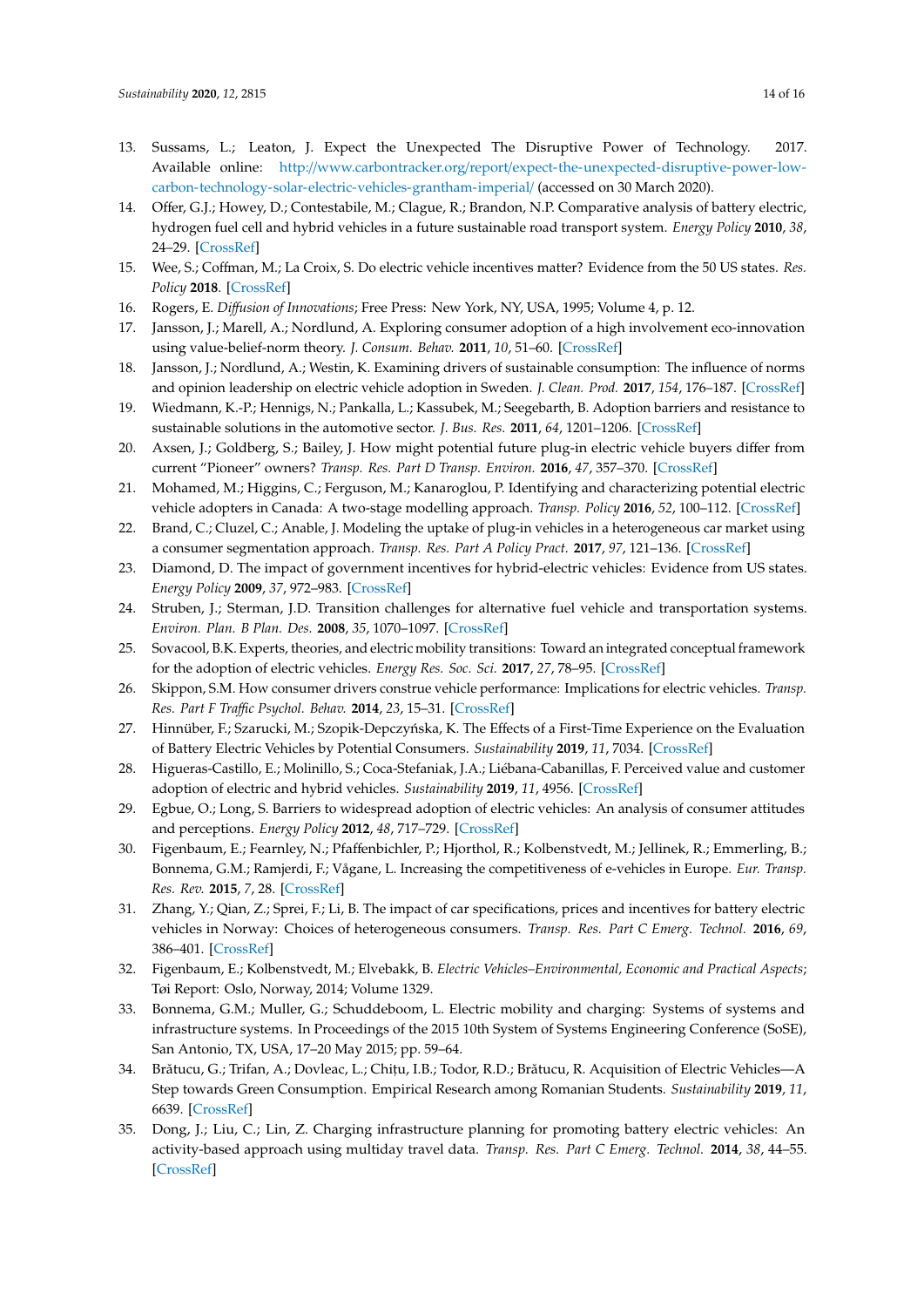- <span id="page-14-0"></span>36. Wu, G.; Inderbitzin, A.; Bening, C. Total cost of ownership of electric vehicles compared to conventional vehicles: A probabilistic analysis and projection across market segments. *Energy Policy* **2015**, *80*, 196–214. [\[CrossRef\]](http://dx.doi.org/10.1016/j.enpol.2015.02.004)
- <span id="page-14-1"></span>37. Yuan, X.; Li, L.; Gou, H.; Dong, T. Energy and environmental impact of battery electric vehicle range in China. *Appl. Energy* **2015**, *157*, 75–84. [\[CrossRef\]](http://dx.doi.org/10.1016/j.apenergy.2015.08.001)
- <span id="page-14-2"></span>38. Häubl, G. A cross-national investigation of the effects of country of origin and brand name on the evaluation of a new car. *Int. Mark. Rev.* **1996**, *13*, 76–97. [\[CrossRef\]](http://dx.doi.org/10.1108/02651339610131405)
- <span id="page-14-3"></span>39. Hartmann, P.; Apaolaza-Ibáñez, V. Consumer attitude and purchase intention toward green energy brands: The roles of psychological benefits and environmental concern. *J. Bus. Res.* **2012**, *65*, 1254–1263. [\[CrossRef\]](http://dx.doi.org/10.1016/j.jbusres.2011.11.001)
- <span id="page-14-4"></span>40. Peloza, J.; White, K.; Shang, J. Good and guilt-free: The role of self-accountability in influencing preferences for products with ethical attributes. *J. Mark.* **2013**, *77*, 104–119. [\[CrossRef\]](http://dx.doi.org/10.1509/jm.11.0454)
- <span id="page-14-5"></span>41. Roth, S.; Robbert, T. Consumer Sustainability Orientation—Development of a Measurement Scale. In Proceedings of the EMAC 2013, Instanbul, Turkey, 4–7 June 2013; pp. 250–251.
- <span id="page-14-6"></span>42. Arkesteijn, K.; Oerlemans, L. The early adoption of green power by Dutch households: An empirical exploration of factors influencing the early adoption of green electricity for domestic purposes. *Energy Policy* **2005**, *33*, 183–196. [\[CrossRef\]](http://dx.doi.org/10.1016/S0301-4215(03)00209-X)
- <span id="page-14-7"></span>43. Chaudhuri, H.; Mazumdar, S.; Ghoshal, A. Conspicuous consumption orientation: Conceptualisation, scale development and validation. *J. Consum. Behav.* **2011**, *10*, 216–224. [\[CrossRef\]](http://dx.doi.org/10.1002/cb.364)
- <span id="page-14-8"></span>44. Goldsmith, R.E.; Hofacker, C.F. Measuring consumer innovativeness. *J. Acad. Mark. Sci.* **1991**, *19*, 209–221. [\[CrossRef\]](http://dx.doi.org/10.1007/BF02726497)
- <span id="page-14-9"></span>45. Englis, B.G.; Phillips, D.M. Does innovativeness drive environmentally conscious consumer behavior? *Psychol. Mark.* **2013**, *30*, 160–172. [\[CrossRef\]](http://dx.doi.org/10.1002/mar.20595)
- <span id="page-14-10"></span>46. Jansson, J. Consumer eco-innovation adoption: Assessing attitudinal factors and perceived product characteristics. *Bus. Strategy Environ.* **2011**, *20*, 192–210. [\[CrossRef\]](http://dx.doi.org/10.1002/bse.690)
- <span id="page-14-11"></span>47. Ozaki, R. Adopting sustainable innovation: What makes consumers sign up to green electricity? *Bus. Strategy Environ.* **2011**, *20*, 1–17. [\[CrossRef\]](http://dx.doi.org/10.1002/bse.650)
- <span id="page-14-12"></span>48. Lane, B.; Potter, S. The adoption of cleaner vehicles in the UK: Exploring the consumer attitude–action gap. *J. Clean. Prod.* **2007**, *15*, 1085–1092. [\[CrossRef\]](http://dx.doi.org/10.1016/j.jclepro.2006.05.026)
- <span id="page-14-13"></span>49. Hardman, S.; Shiu, E.; Steinberger-Wilckens, R. Comparing high-end and low-end early adopters of battery electric vehicles. *Transp. Res. Part A Policy Pract.* **2016**, *88*, 40–57. [\[CrossRef\]](http://dx.doi.org/10.1016/j.tra.2016.03.010)
- <span id="page-14-14"></span>50. Offer, G.J.; Contestabile, M.; Howey, D.; Clague, R.; Brandon, N.P. Techno-economic and behavioural analysis of battery electric, hydrogen fuel cell and hybrid vehicles in a future sustainable road transport system in the UK. *Energy Policy* **2011**, *39*, 1939–1950. [\[CrossRef\]](http://dx.doi.org/10.1016/j.enpol.2011.01.006)
- <span id="page-14-15"></span>51. Rogers, E. New product adoption and diffusion. *J. Consum. Res.* **1976**, 290–301. [\[CrossRef\]](http://dx.doi.org/10.1086/208642)
- <span id="page-14-16"></span>52. Sawtooth. ACBC Technical Paper. Available online: https://[www.sawtoothsoftware.com](https://www.sawtoothsoftware.com/downloadPDF.php?file=acbctech2014.pdf)/downloadPDF.php? file=[acbctech2014.pdf](https://www.sawtoothsoftware.com/downloadPDF.php?file=acbctech2014.pdf) (accessed on 30 March 2020).
- <span id="page-14-17"></span>53. Hair, J.F.; Anderson, R.E.; Babin, B.J.; Black, W.C. *Multivariate Data Analysis: A Global Perspective*; Pearson: Upper Saddle River, NJ, USA, 2010; Volume 7.
- <span id="page-14-18"></span>54. Wu, W.Y.; Liao, Y.K.; Chatwuthikrai, A. Applying conjoint analysis to evaluate consumer preferences toward subcompact cars. *Expert Syst. Appl.* **2014**, *41*, 2782–2792. [\[CrossRef\]](http://dx.doi.org/10.1016/j.eswa.2013.10.011)
- <span id="page-14-19"></span>55. Ailawadi, K.L.; Neslin, S.A.; Gedenk, K. Pursuing the value-conscious consumer: Store brands versus national brand promotions. *J. Mark.* **2001**, *65*, 71–89. [\[CrossRef\]](http://dx.doi.org/10.1509/jmkg.65.1.71.18132)
- <span id="page-14-20"></span>56. Voss, K.E.; Spangenberg, E.R.; Grohmann, B. Measuring the hedonic and utilitarian dimensions of consumer attitude. *J. Mark. Res.* **2003**, *40*, 310–320. [\[CrossRef\]](http://dx.doi.org/10.1509/jmkr.40.3.310.19238)
- <span id="page-14-21"></span>57. Smith, D.C.; Park, C.W. The effects of brand extensions on market share and advertising efficiency. *J. Mark. Res.* **1992**, *29*, 296. [\[CrossRef\]](http://dx.doi.org/10.1177/002224379202900302)
- <span id="page-14-22"></span>58. Hair, J.F.; Anderson, R.E.; Tatham, R.L.; Black, W.C. *Multivariate Data Analysis*, 5th ed.; Prentice Hall: Upper Saddle River, NJ, USA, 1998.
- <span id="page-14-23"></span>59. Bagozzi, R.P.; Yi, Y. On the evaluation of structural equation models. *J. Acad. Mark. Sci.* **1988**, *16*, 74–94. [\[CrossRef\]](http://dx.doi.org/10.1007/BF02723327)
- <span id="page-14-24"></span>60. Mooi, E.; Sarstedt, M. A concise guide to market research. *ProcessData* **2014**. [\[CrossRef\]](http://dx.doi.org/10.1007/978-3-642-53965-7)
- <span id="page-14-25"></span>61. Fornell, C.; Larcker, D.F. Structural equation models with unobservable variables and measurement error: Algebra and statistics. *J. Mark. Res.* **1981**, 382–388. [\[CrossRef\]](http://dx.doi.org/10.1177/002224378101800313)